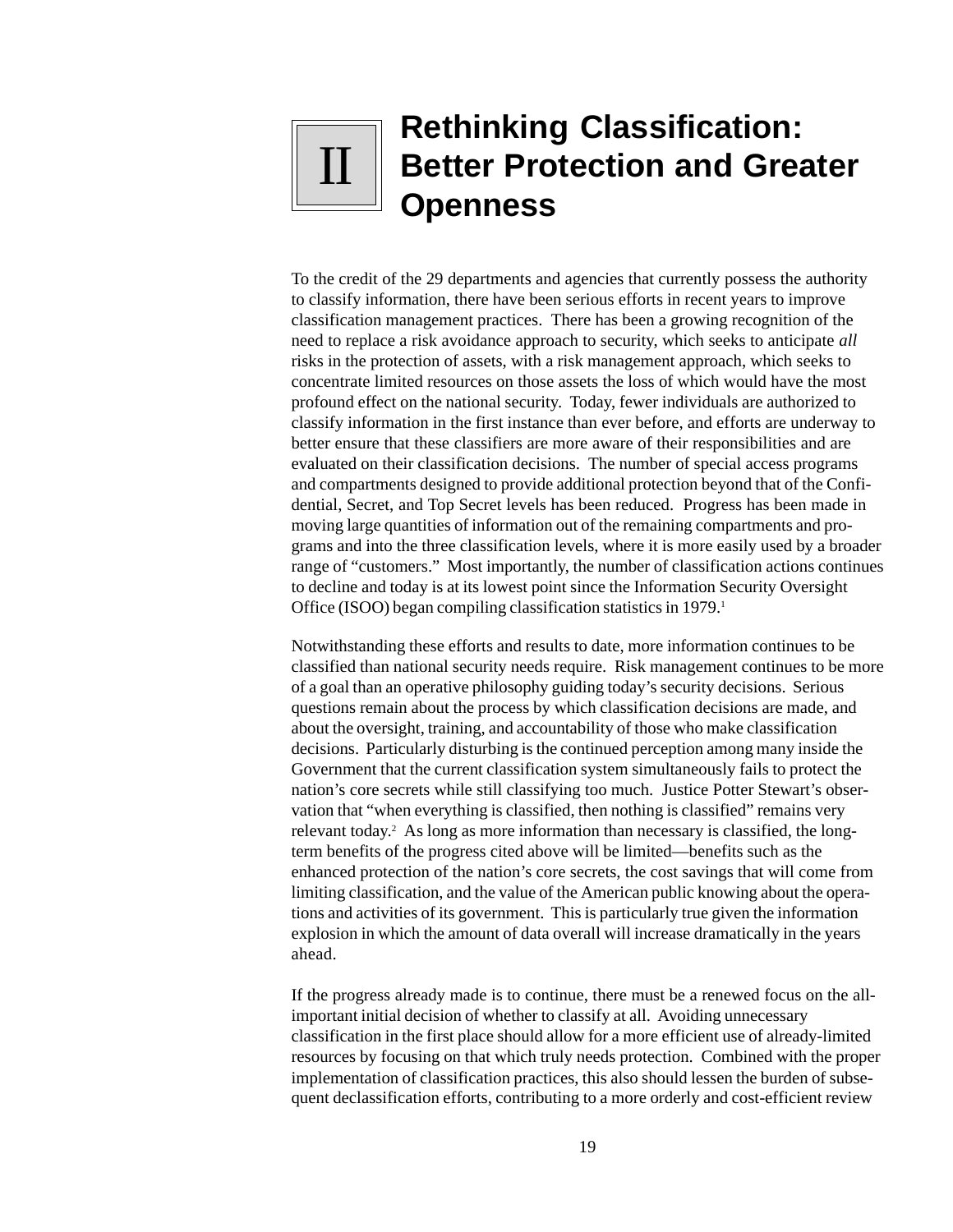and release of information to the public. And finally, a more thoughtful and balanced consideration of the need for secrecy should enable government officials to better understand the importance of a particular piece of information and why it needs to be protected, leading to enhanced safeguarding of the nation's secrets.

This chapter describes the current classification system and recent improvements to it, and highlights those areas that the Commission finds most ripe for attention as the decades-old struggle between secrecy and openness proceeds into the Information Age. Commission recommendations in this area attempt to reorient the classification decisionmaking process from one that perpetuates a "default" to classification, in which personnel tend to classify more by rote than by reason, to one that involves a more balanced assessment of the need for secrecy.

# **Toward a Life Cycle Approach to Classification Management**

A meaningful assessment of the need for protection over the long term requires revisiting the initial decision to classify throughout the period in which the information is of value (i.e., throughout the life cycle of that information). Viewing information, and the records in which that information is contained, as having a "life span" is not a novel approach. The Information Resources Management Service of the General Services Administration, for example, maintains that "each type of record has its own distinct life cycle; records are born, reproduced, . . . processed, consulted, reviewed, sent to the sidelines, brought back for consultation, may be reborn into another document, and eventually end up in the trash or permanent storage."<sup>3</sup> Likewise, in developing policy for its management of electronic records, the National Archives and Records Administration incorporated "traditional records management theory . . . reflecting the life cycle of records—creation and receipt, maintenance and use, and disposition."4

Such management concepts, however, have been applied only to very limited areas of the Government. The various stages of the life cycle still often are viewed as distinct from one another with respect to the management of classified information. The disjointed nature of current information management practices has a range of troubling consequences. Decisions concerning up-front classification practices (such as portion marking, which designates the parts of a record that are classified and the degree of protection needed) often proceed without any real consideration for how these practices will affect subsequent use of the records or efforts to declassify them. In fact, the tremendous backlog of records currently being encountered in the systematic review of older documents, discussed in Chapter III, is in large part the result of poor records management practices at earlier stages of the records' life cycle. Despite recent initiatives being developed by the National Archives, the

Despite being required to mark documents to indicate which portions are classified and which are not, employees in some agencies continue to mark materials "Entire Text Classified," increasing the difficulty of distinguishing which parts truly need protection and which might later be declassified.

Federal Government as a whole still lacks any coordinated plan to oversee the creation and management of electronic records, which encompass a rapidly growing share of the documents and images now being created and classified.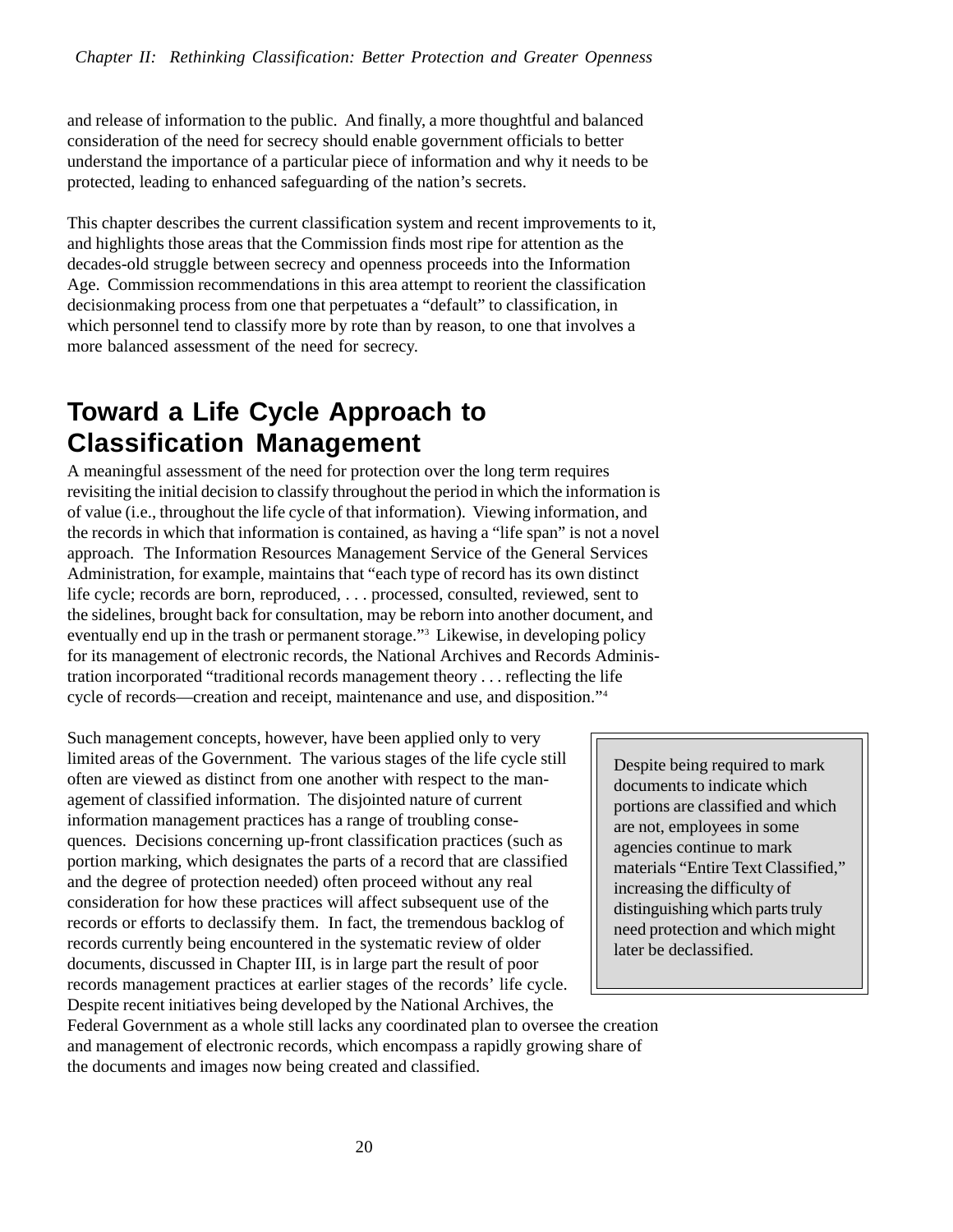This life cycle approach recognizes that both classified and unclassified information (and the records in which that information is contained) exists throughout a life span in which decisions must be made with respect to creation, management and use, and final status (typically either destruction or preservation and release). Unlike other information, however, the management of classified information should include the important initial consideration of whether the information should be classified at all. Yet classifiers continue to consider the benefits of classification without giving equal weight to its costs, an unbalanced approach that has led to too much classification and weakened protection of the nation's core secrets.The life cycle approach thus incorporates the more general "risk management" approach to security which, as the Joint Security Commission (JSC) stated in 1994, includes an appraisal of "asset valuation, threat analysis, and vulnerability assessments . . . along with the acceptable level of risk and any uncertainties, to decide how great is the risk and what countermeasures to apply."5

The "life cycle risk assessment" of classified information should encompass an analysis at each stage of the information's "life" of: (1) whether the information requires protection (given the risks, threats, and vulnerabilities to it) and, if so, how much and for how long; (2) the public's right to know about the functioning of government and whether this outweighs the need for protection in a given instance; and (3) the cost of protecting or declassifying the information. This approach also recognizes that consideration of these criteria may lead to different results at different stages of the life cycle. For example, the public benefit in knowing the information initially may be outweighed by the need for its protection, but later may carry greater relative weight and may require its release.

Success in institutionalizing such an approach at all stages in the management of classified information would result in significant benefits. These include helping to foster a better understanding and acceptance of why information was classified in the first place, enhancing the protection of information, and improving the efficiency with which resources devoted to information management are used, thus reducing costs.

# **The Secrecy System**

## **Bases for Classification**

## **A Half Century of Executive Orders**

Executive Order 12958, like prior orders, lays out the rules governing the identification and protection of information, the unauthorized disclosure of which could cause "damage to the national security." The now-common practice of specifying categories of information eligible for classification began in 1978 when President Carter's Executive Order 12065 set out seven such categories, an approach seen at the time as a possible way to reduce initial classification actions. Examination of the Carter Order and subsequent orders, however, reveals only the slightest difference in the *kinds* of information eligible for classification under each. Two categories (confidential sources and cryptology) under President Reagan's Executive Order 12356 were combined with other categories under Executive Order 12958. The so-called "catch-all"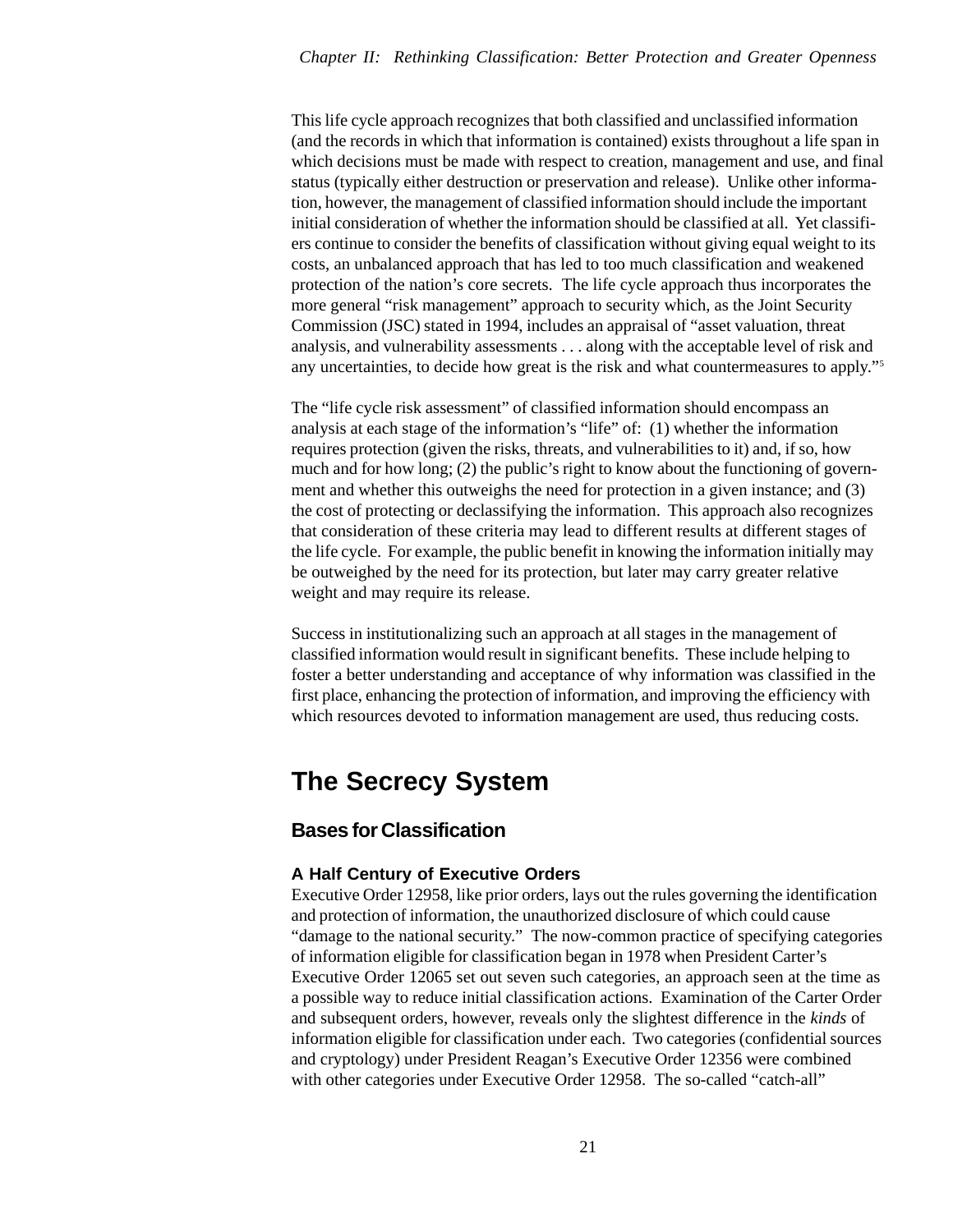category that allowed agency heads to classify "other categories"of information was rarely invoked, and was deleted under Executive Order 12958.

There has been no shortage of suggestions on how to reduce classification by restructuring the definitions of the categories of information eligible for classification. The Joint Security Commission, for example, proposed several "limited categories" of information that would qualify for its "Specially Protected" category. The review effort that led to Executive Order 12958 also considered narrowing existing definitions, but the interagency group charged with drafting the Order was unable to reach consensus on

One official involved in drafting Executive Order 12958 acknowledged that anyone seeking to classify a piece of information not explicitly covered by the Order would have to be "unimaginative" not to be able to "fit" the information into one of the seven categories.

how to narrow the criteria.Although the categories as provided in Executive Order 12958 could be more narrowly drawn, at the same time they must be broad enough to allow different departments and agencies latitude to interpret them according to their diverse needs. The Commission cautions, however, against viewing changing the scope of these categories as a "silver bullet" that alone will reduce unnecessary classification.

Despite the difficulties inherent in trying to adjust classification criteria*,* a different approach—one based on the need for genuine risk assessment—can complement the more deliberative process of classification decisionmaking and focus classification on the core secrets that must remain protected. The categories of information eligible for classification should be narrowly defined, allowing exemptions only in specific, carefully-defined instances requiring approval by the National Security Council (NSC). Under the statute proposed in Chapter I, the President would retain the authority to determine which categories of information should be open to classification.

Classification categories that should be considered are:

- Technical information on the design, development, vulnerability, capability, or use of weapons systems, cryptologic systems, and imagery.
- Names/identities of those individuals or organizations that provide information to the U.S. Government with the expectation that the information will be held in confidence or, if further disclosed, would pose a substantial risk of harm to the individual or organization that provided it.
- Foreign relations or foreign activities of the United States, that, if disclosed, would impair foreign policy.
- Plans for or conduct of military operations that, if disclosed, would impair the effectiveness of present or future operations or jeopardize human life.
- Sources and methods used to collect, process, and analyze information included under the traditional disciplines of signals intelligence (SIGINT), imagery intelligence (IMINT), measurement and signature intelligence (MASINT), and human-source intelligence (HUMINT).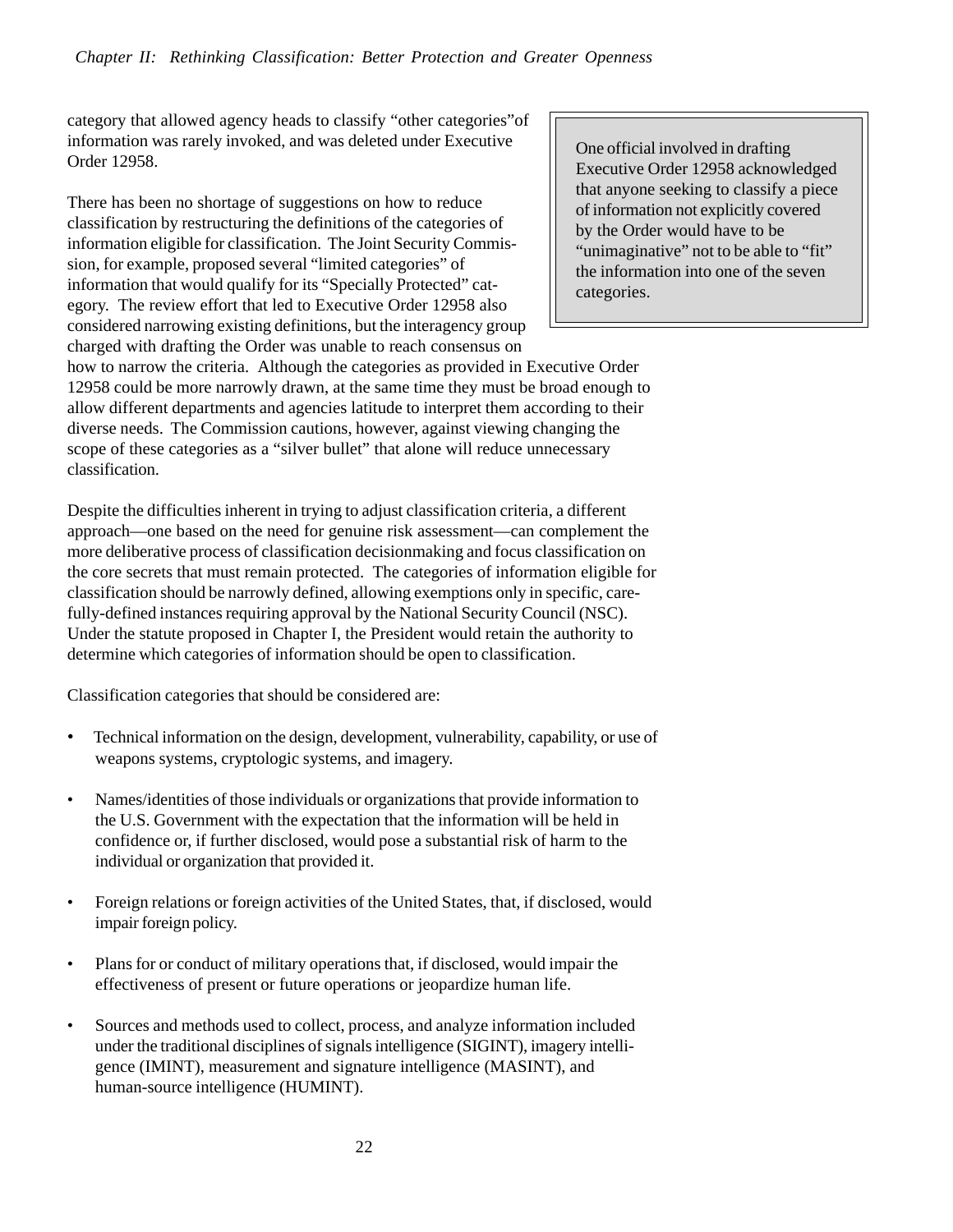• Foreign government information, the protection of which is specified by the terms of a treaty, agreement, or other international obligation.

What distinguishes some of the above categories from past proposals and the current executive order is that, for the first time, they include *thresholds* for classification. For example, in past executive orders, any information concerning the "foreign relations and foreign activities of the United States" could be considered for classification. Under this suggested approach, such information would still be eligible for classification, but only if it would *impair* those "relations" or "activities," requiring classifiers to make a reasoned evaluation of whether the information truly warrants classification. While the Commission recognizes that those determined to classify information will not allow definitional hurdles to stand in their way, the proposed approach at least should prompt classifiers to think more carefully before doing so, resulting in more reasoned decisions and, perhaps, less classification.

#### **Protection of Sources and Methods**

The National Security Act of 1947 tasks the Director of Central Intelligence (DCI) to "protect intelligence sources and methods from unauthorized disclosure." Since 1978, executive orders have specifically authorized the classification of sources and methods information. While charging the DCI with a statutory obligation to protect "sources and methods" may seem redundant, the extensive classification system of today did not exist when the Act was passed half a century ago; the first government-wide executive order on classification came four years later. Classification thus has been the tool by which the DCI (and by extension the intelligence agencies under his authority) has met this statutory obligation.

However, neither the National Security Act nor any of the relevant executive orders has defined what constitutes a "source" or a "method," and the use of these provisions has been the subject of frequent criticism. Protection of sources and methods has been used to justify the classification of a range of information sometimes only indirectly related to a specific source or method. Sometimes included in this are "open sources" such as books, newspapers, and public broadcasts, which can in some areas (such as economic analysis) account for up to 95 percent of the information collected by the Intelligence Community.<sup>6</sup> The view that even such open sources can reveal the methods by which analysts process information and reach their conclusions has also affected agencies' responses to public requests for information, as discussed in Chapter III.

#### **Protection Under the Atomic Energy Act**

The Atomic Energy Act of 1954 (AEA), as amended, authorizes an entirely separate system for protecting information from that established by executive order. This distinct system arose from the desire to establish a special regime for protecting highly sensitive nuclear-related information, coupled with the absence of any formal classification system among civilian agencies immediately after World War II. The AEA serves as the basis for between 80 and 90 percent of all classification decisions made by the Department of Energy (DoE), according to Department officials.

The AEA provides for the classification of information, termed Restricted Data (RD), covering "the design, manufacture or utilization of atomic weapons . . . the production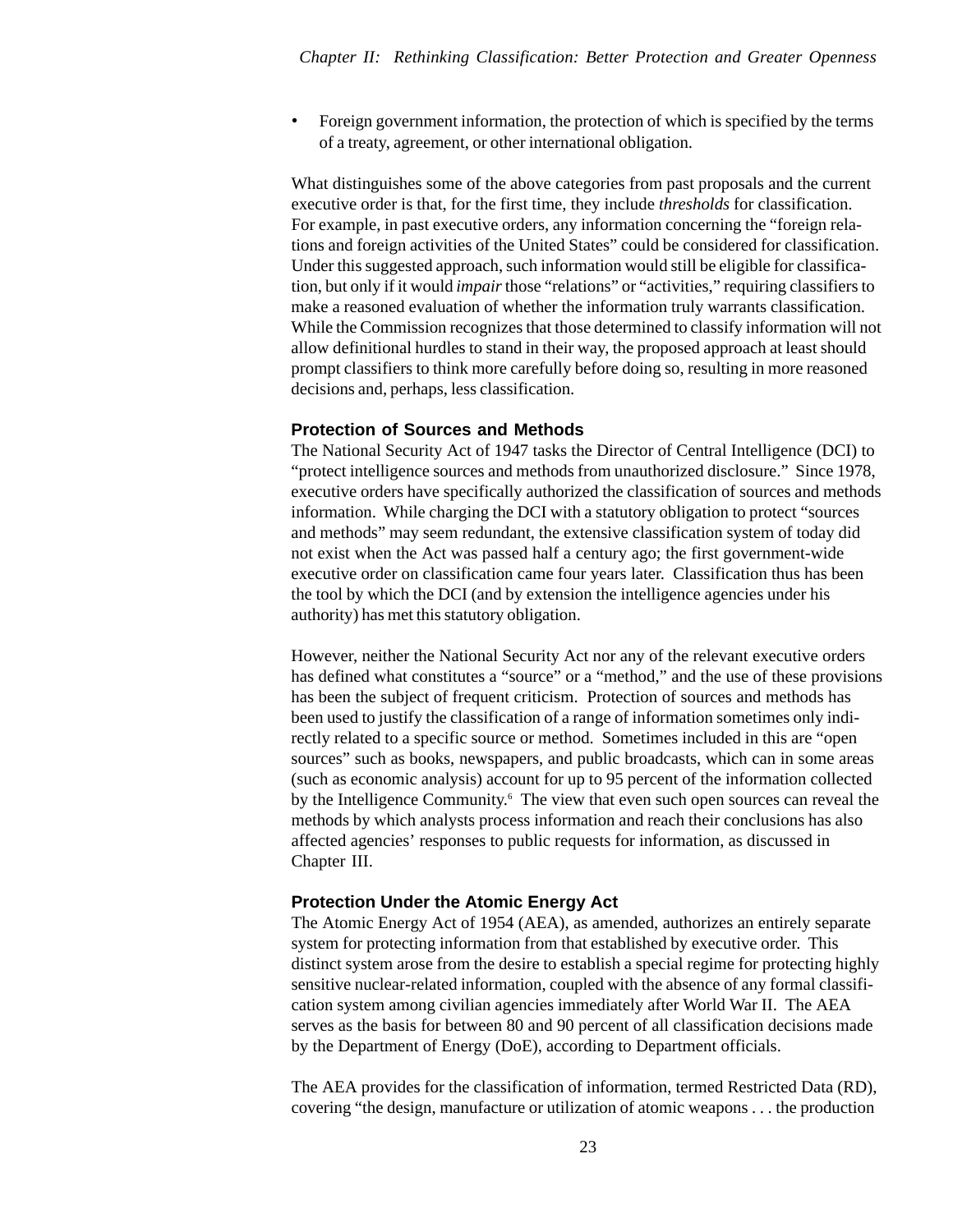of special nuclear materials . . . or the use of special nuclear material in the production of energy." Unlike national security information, which must meet certain criteria before being classified, no affirmative decision is required on the part of the DoE to classify information as Restricted Data: if information fits within the above definition, then it is considered classified from its origin and is said to be "born classified." Statutory authority for the classification of such information also has implications for oversight of DoE classification practices, as discussed below.

While authority for declassifying Restricted Data lies solely with the DoE, the approval of the Department of Defense is required when moving out of the RD category ("transclassifying") information that "relates primarily to the military utilization of atomic weapons." Although not specified as such in the AEA, this transclassified information is referred to as Formerly Restricted Data (FRD). In almost every respect (with the exception that it cannot be shared with another country absent an agreement authorized under the AEA), FRD is treated and handled in the same way as national security information classified under executive order. Like national security information, RD and FRD can be classified Confidential, Secret, or Top Secret.

The separate statutory basis for protecting nuclear information also has affected the process for declassifying this information. This process has been criticized as burdensome, inflexible, and costly by many scientists, environmental researchers, and other scholars. These critics contend that the system for declassifying RD fails to take into account scientific and technological changes, to allow reasonable access to information about environmental hazards caused by nuclear-related activities, or to consider the voluminous information now in the public domain on atomic energy and related matters.7 The DoE's comprehensive, agency-wide effort to increase public confidence through a policy of greater openness has aided progress toward decreasing the amount of information remaining classified. Its Fundamental Classification Review (discussed further below) used a panel of leading nuclear scientists, historians, and agency representatives to reevaluate the extent to which information now classified as RD or FRD can be made publicly available. Attention to these matters should continue through the DoE's Openness Advisory Committee, composed of distinguished professionals who are responsible for advising the DoE on issues related to declassification and openness.

Since 1992, three studies—all commissioned by the DoE itself—and the draft of the still-pending Fundamental Review have called for eliminating the FRD category, asserting that information within it can be adequately protected by either the traditional classification system or the RD category.8 One of these studies, issued in 1995 by a National Academy of Sciences task force, explicitly encouraged this Commission to consider "whether there is any continuing justification for two separate and parallel classification systems."9 The Commission concludes that, as long as RD and FRD are controlled by a separate statute, legislative action will be required to bring meaningful changes to the DoE's current classification system and to bring it into greater harmony with the overall system for controlling access to national security information.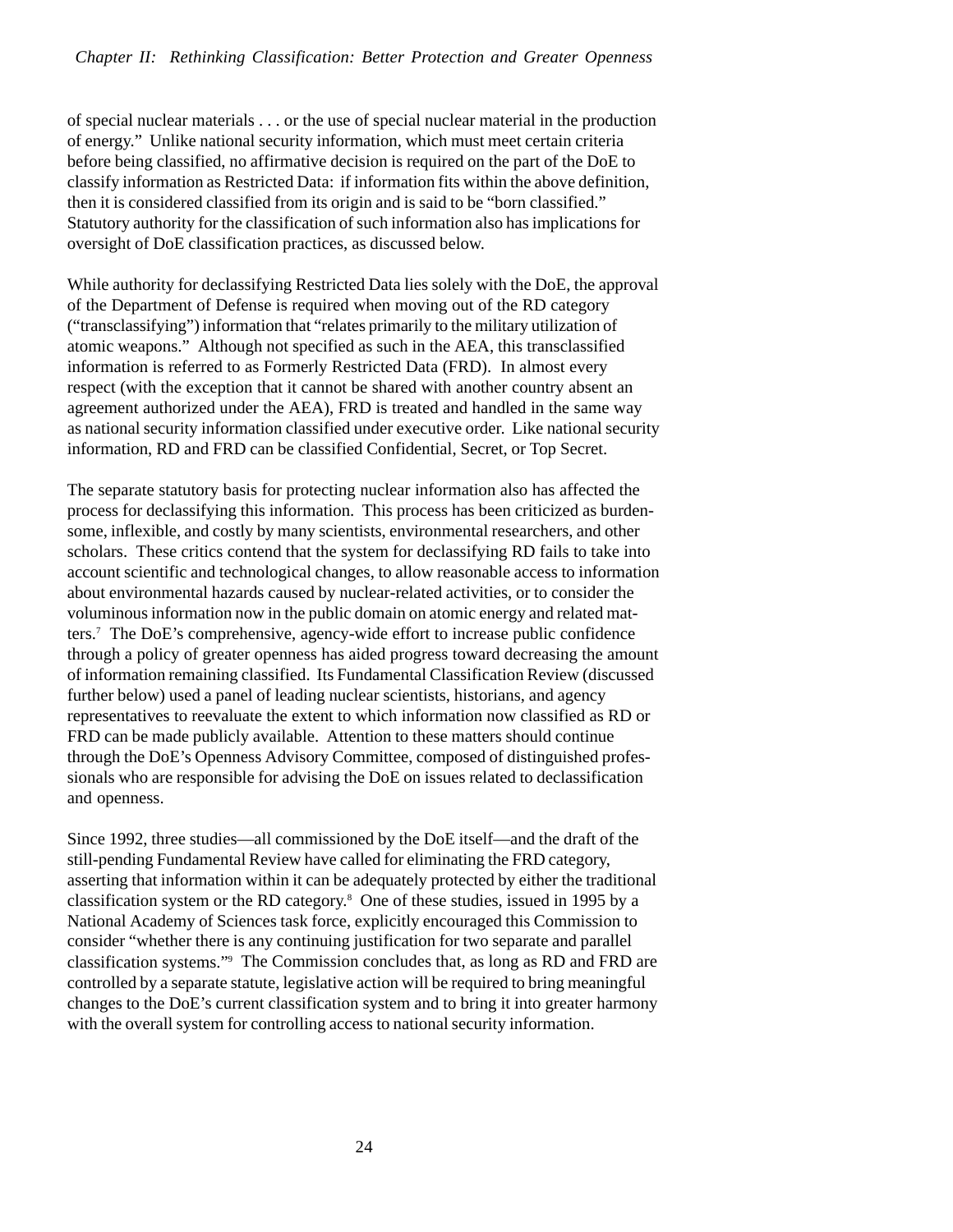## **Living With Ambiguity: The Levels of Classification**

Individuals who have already decided to classify a piece of information then must decide on the level at which to do so. Executive Order 12958 preserves the three classification levels of Confidential, Secret, and Top Secret that have long served as

The three classification levels are commonly referred to as the "collateral" system—a term meaning "ancillary"—a revealing point, since these three levels are intended to be the core of the classification system. the foundation for protecting classified information. While elements of the definitions of these three levels have varied over time—Executive Order 12958, for instance, is the first to require classifiers to be able to "identify and describe" the damage to the national security if the information were disclosed—they have remained based on the concept of "damage" since the 1950s. If the unauthorized disclosure of the information could potentially cause damage, it may be classified Confidential; Secret if "serious damage;" or Top Secret if "exceptionally grave damage." Most classifiers employ the middle option: 71 percent of all classified information is Secret; only 20 percent and 9 percent of all classified information is Confidential and Top Secret, respectively.10

The difficult task of differentiating between such vague standards has long been criticized by many classifiers, recognizing that reasonable people may well disagree over the degree of damage certain information might cause if disclosed and, thus, over the level at which it should be classified (as well as whether it should be classified at all). This subjectivity has been one of the major factors leading to calls for reducing or consolidating these levels. 11 Most recently, the Joint Security Commission recommended the creation of a "one-level classification system" in which, according to the JSC, the only difference between information with the potential to cause different degrees of damage would have been the type of physical protection it received. Yet even under the JSC's "one-level" proposal, classifiers still would have been required to select and apply one of two "degrees of [physical] protection." In addition, although changing the number of levels may simplify the classification system, the Commission has found no evidence that such a change would reduce the amount of classification.

## **Controlling Access to Secrets: The "Need-to-Know" Principle**

The granting of a security clearance for a certain level of classified information is not supposed to mean that an individual gains *access* to all information classified at that level. The dissemination of classified information is intended to be limited to those who both (1) hold the appropriate clearance, and (2) need the information in order to properly perform their duties. The extent to which the "need-to-know" principle is adhered to in practice, however, has been the subject of debate and disagreement for decades.12 The placing of classified information on automated information systems presents additional challenges in this regard, as a growing number of cleared personnel are able to access classified information for which they may not have a genuine need. Intelink—the Intelligence Community's version of the Internet, which allows cleared personnel access to a range of classified information—provides one notable example of how need-to-know is becoming harder to enforce in the Information Age.

The difficulty of discerning who truly needs access to classified information has contributed to the rise of a host of methods for limiting such access. A variety of control markings and handling caveats restricts the dissemination of information and has added extra layers to the classification system. For example, thirteen access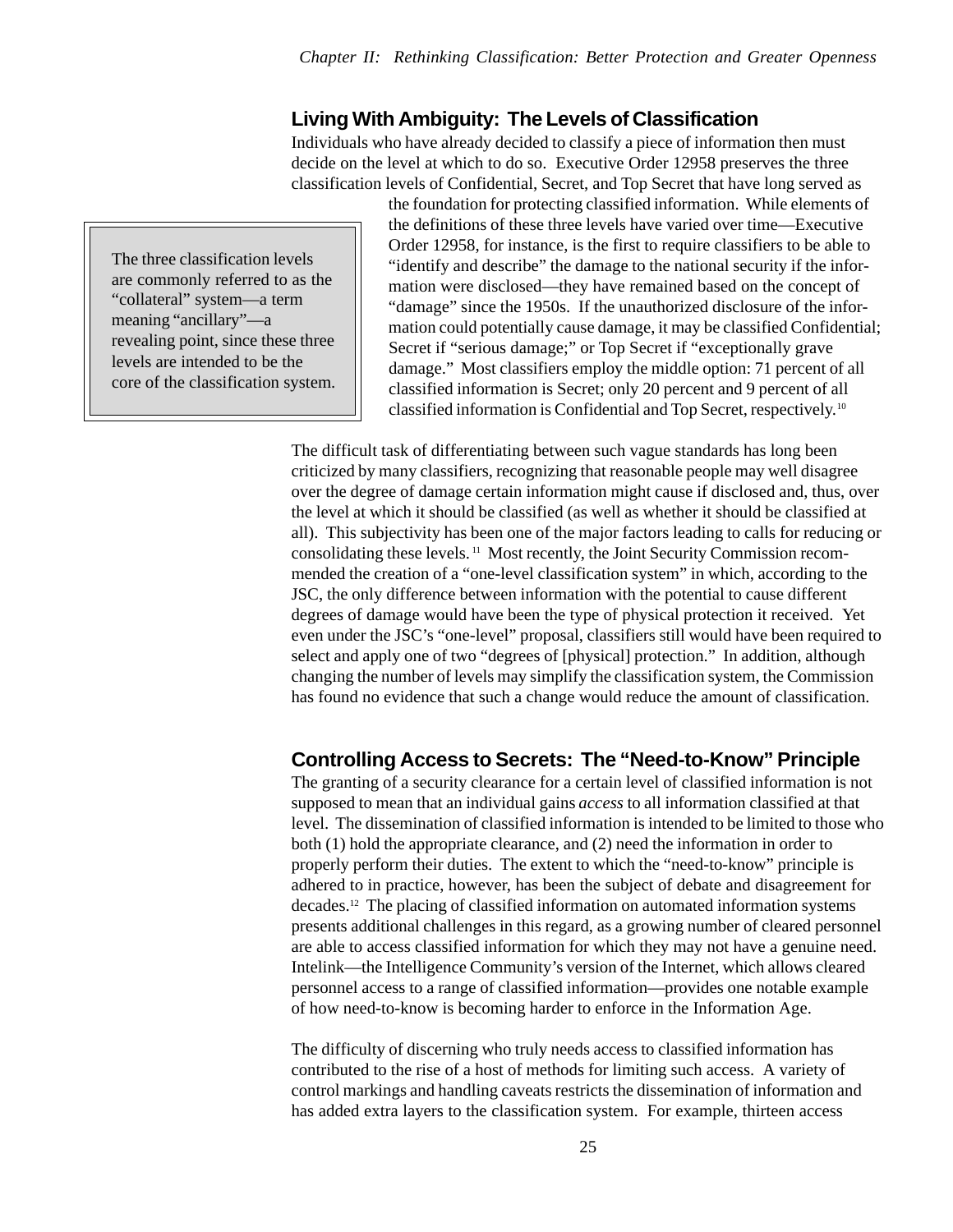categories (known as Sigmas) limit access to Restricted Data, and within the Intelligence Community the control marking "ORCON" (Dissemination and Extraction of Information Controlled by Originator) prohibits further dissemination without the specific approval of the originator of the information.

## **Clarifying Security in Special Access Programs**

Access to information considered to be particularly sensitive is controlled through a range of special access programs, which involve access controls and security measures typically in excess of those normally required for access to classified information. (Unless specified as Department of Defense (DoD) Special Access Programs (SAPs), the term "special access program" is used throughout this report to denote any program that limits access beyond that of the three-tiered collateral classification system.) These include programs within the Departments of Defense, Energy, and State, as well as the plethora of compartments within the Intelligence Community designed to protect intelligence information and material referred to as Sensitive Compartmented Information (SCI). The legal basis for creating such programs flows from successive executive orders and, in the case of SCI, from the National Security

#### **A Special Access Program**

The Congressional Emergency Relocation Site (located under the Greenbriar Hotel in West Virginia and built to house the entire Congress and some of their staff in the event of a national security emergency) was designed, constructed, and maintained as a special access program for more than thirty years until 1994 when its existence was declassified.

Act of 1947 and Executive Order 12333 (which lays out the responsibilities of various intelligence agencies). Other special access programs, such as those relating to the protection of the President, the continuity of government operations, and covert action (all known as "national programs"), are operated from within the Executive Office of the President.

Additional security requirements to protect these special access programs can range from mere upgrades of the collateral system's requirements (such as rosters specifying who is to have access to the information) to entire facilities being equipped with added physical security measures or elaborate and expensive cover, concealment, deception, and operational security plans. Such measures often have been justified as the only way to provide the security necessary to protect information considered especially sensitive. Programs can concern research, development, and acquisition activities; intelligence; or military operations. They can be funded by one agency but managed by another, which often leads to difficulty in simply accounting for how many programs exist and how much money is spent on them.

Publicly acknowledged programs are considered distinct from unacknowledged programs, with the latter colloquially referred to as "black" programs because their very existence and purpose are classified. Among black programs, further distinction is made for "waived" programs, considered to be so sensitive that they are exempt from standard reporting requirements to the Congress. The chairperson, ranking member, and, on occasion, other members and staff of relevant Congressional committees are notified only orally of the existence of these programs.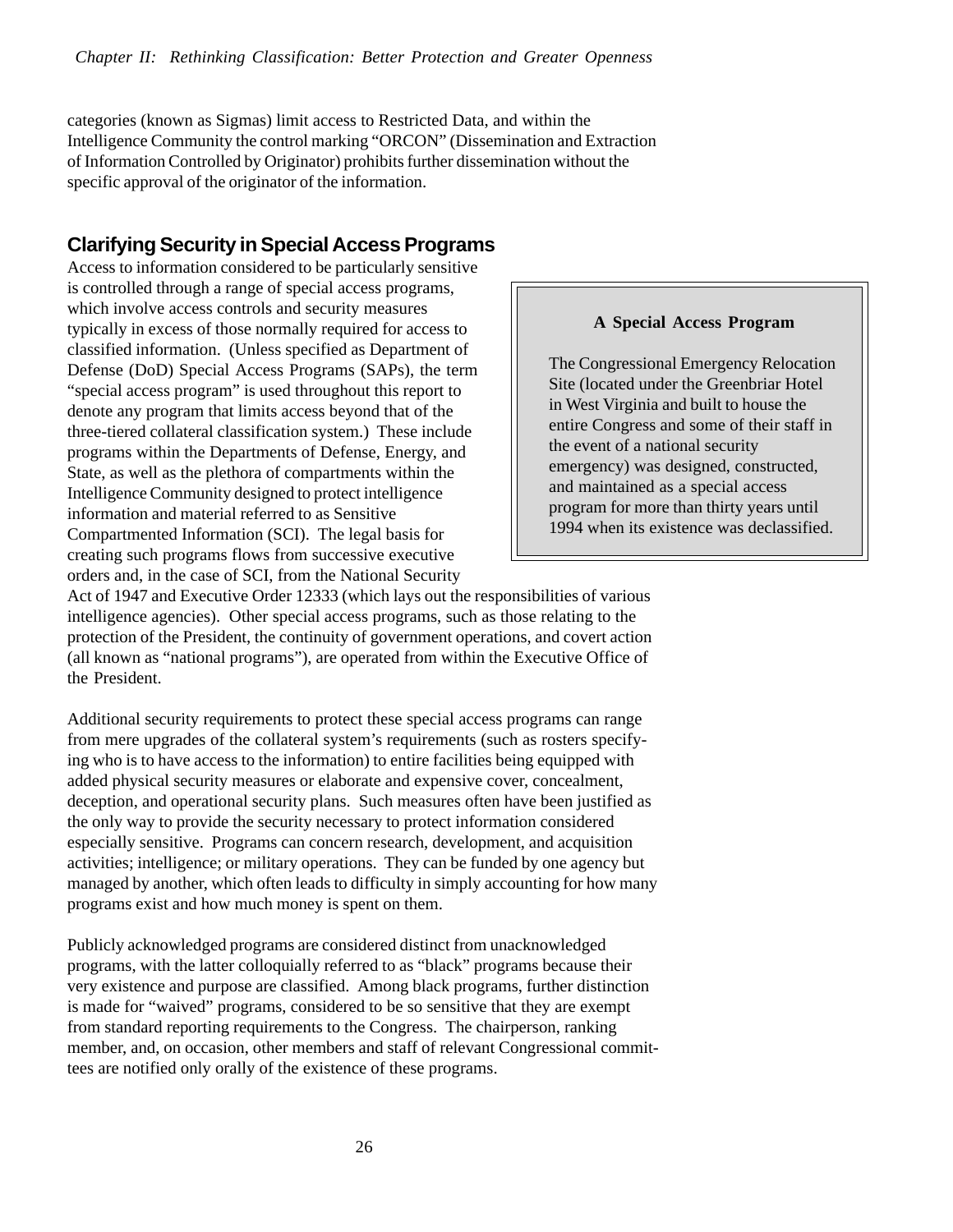There are approximately 150 DoD-approved SAPs (the exact number is classified and others have been created but not yet formally approved), down from 200 in the late 1980s, and roughly 300 SCI compartments, compared with an estimated 800 in the late 1980s.13 These numbers, however, do not include the many subcompartments, perhaps best termed "SAPs within SAPs," that further limit the extent to which personnel have access to various parts of the same program.

A notable example of the declining use of such programs to protect information considered especially sensitive is the reevaluation of how to best protect certain imagery capabilities (which also led to the declassification of large amounts of imagery dating from the 1950s and 1960s). Since 1995, an estimated 95 percent of all imagery derived from electro-optical image systems and once restricted to a highly classified SCI compartment has been produced and disseminated at the Secret level. As a result, this information can now be more widely disseminated to government "consumers," such as the military, which has relatively few individuals cleared above the Secret level.

In 1994, the DoD created the Special Access Program Oversight Committee (SAPOC) to standardize and formalize the approval, termination, revalidation, and restructuring procedures for DoD special access programs. As required by Executive Order 12958, the SAPOC annually reviews and validates all previously identified DoD special access programs for continued special access program status. The review process is intended to validate the need for continued security compartmentation or to restructure a program into either another special access program or a "collateral" program, and seeks to eliminate redundancy among programs. The SAPOC is intended to provide senior leadership, oversight, and management of all DoD special access programs, to ensure compliance with applicable executive orders and other policies and procedures, and to ensure that required information is provided to the Congress. Within the Intelligence Community, the Controlled Access Program Oversight Committee (CAPOC) performs much the same function as the SAPOC, including annual review of all such programs as required by Executive Order 12958 and a report to the Congress. The CAPOC includes within its review the SCI control system compartments and special access programs funded by the National Foreign Intelligence Program.

Many of the industrial contractor representatives who attended Commission Roundtables noted that there appear to be unlimited budgets for security in many special access programs and a failure to weigh the value of additional security against its costs.

However, while carefully assessing program cost, schedule, and performance, these reviews have not always focused on the special security features imposed and their associated costs. Despite the improvements described above, concerns have been raised that the SAPOC is too senior a body to have the necessary working knowledge and expertise to adequately address the security procedures and costs associated with DoD special access programs.

More generally, the lack of standardized security procedures for special access programs contributes to high costs and other difficulties. The Joint Security Commission (JSC) recommended a "single, consolidated policy and set of security standards" for such programs, but nearly three years later this recommendation has not been implemented.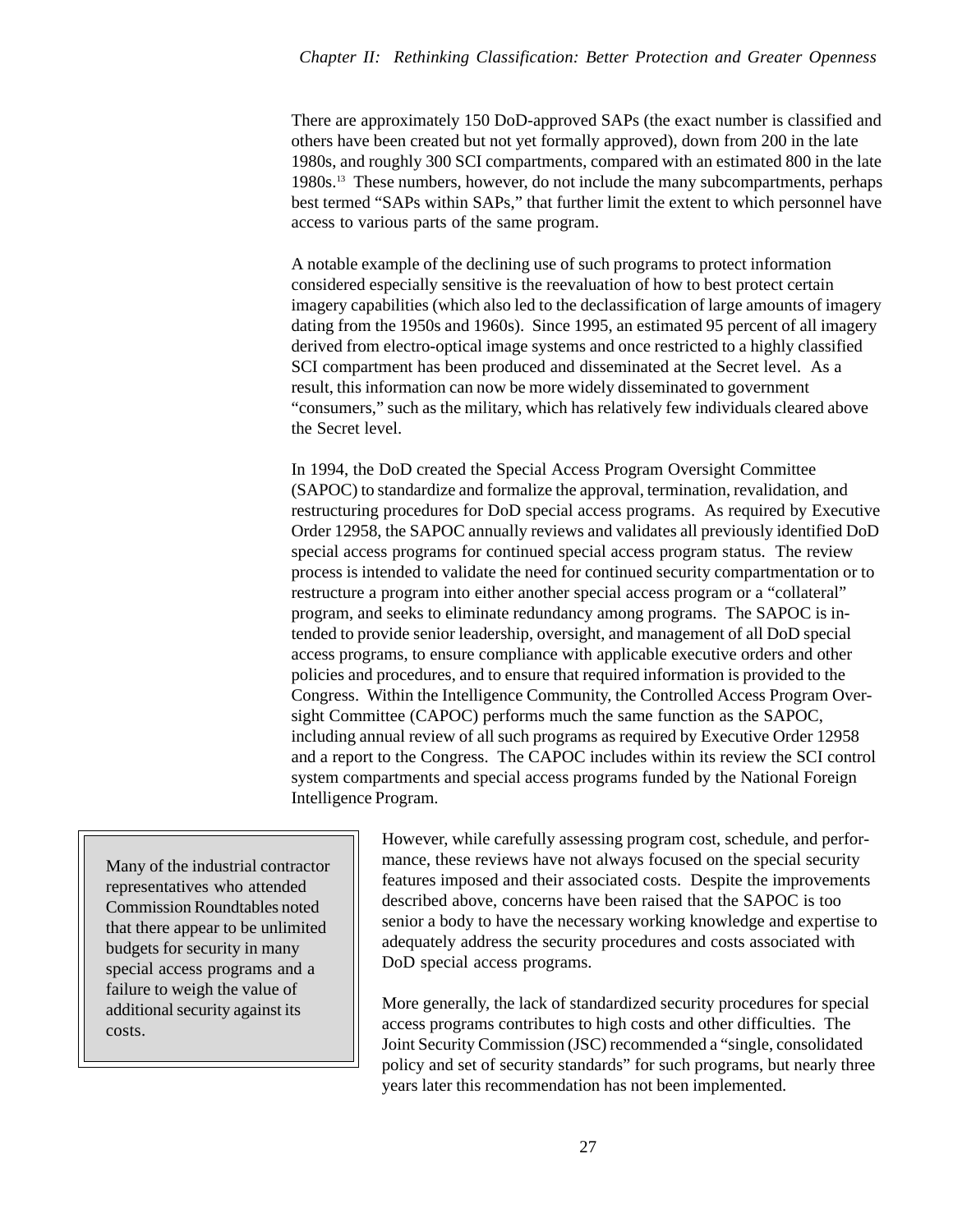Industrial contractors performing classified contracts are governed by the National Industrial Security Program (NISP), created in 1993 by Executive Order 12829 to "serve as a single, integrated, cohesive industrial security program to protect classified information." A Supplement to the NISP operating manual (NISPOM) was issued in February 1995 with a "menu of options" from which government program managers can select when establishing standards for contractors involved with special access programs. However, industrial contractors report that wide variations still exist in the standards applied by government program managers of different SAPs. The "menu of options" continues to allow conflicting and costly security requirements. For example, a senior security officer from a large industrial contractor presented the Commission with a thick set of supplemental forms—all prepared by different program managers and often requesting the same information—that frequently are required before contractor employees can be granted access to certain special access programs.

Within the Intelligence Community, special access programs have been standardized by DCI directives, while those within the DoD continue to operate based on a menu with a wide variety of choices. Some military services continue to increase security regulations for SAPs, while others try to do the opposite. To address this problem, many industry representatives suggest establishing a clearer "baseline" standard and then requiring a specific justification before any additional security can be imposed.

#### **Recommendation**

**The Commission recommends that the Security Policy Board (SPB) implement within one year the JSC recommendation on establishing a single set of security standards for SAPs. The SPB, in conjunction with the DoD, should examine whether the NISPOM Supplement should continue to allow individual SAP program managers to select the security measures for their program rather than conform to a single standard. Industrial contractors should be included in this review and in the development of a single set of standards.**

## **Protecting Other Government Information**

It is impossible to understand how the classification system regulates classified information without taking a broader look at the entire process of protecting all government information. Although by definition not part of the classification system, unclassified information viewed by government agencies as needing protection has implications for the amount of information that is classified. Though sensitive information has never been addressed by executive order, the Computer Security Act of 1987 defines it as "information, the loss, misuse, or unauthorized access to or modification of which could adversely affect the national interest or the conduct of Federal programs." Responses to a Commission questionnaire revealed at least 52 different protective markings being used on unclassified information, approximately 40 of which are used by departments and agencies that also classify information.<sup>14</sup> Included among these are widely-used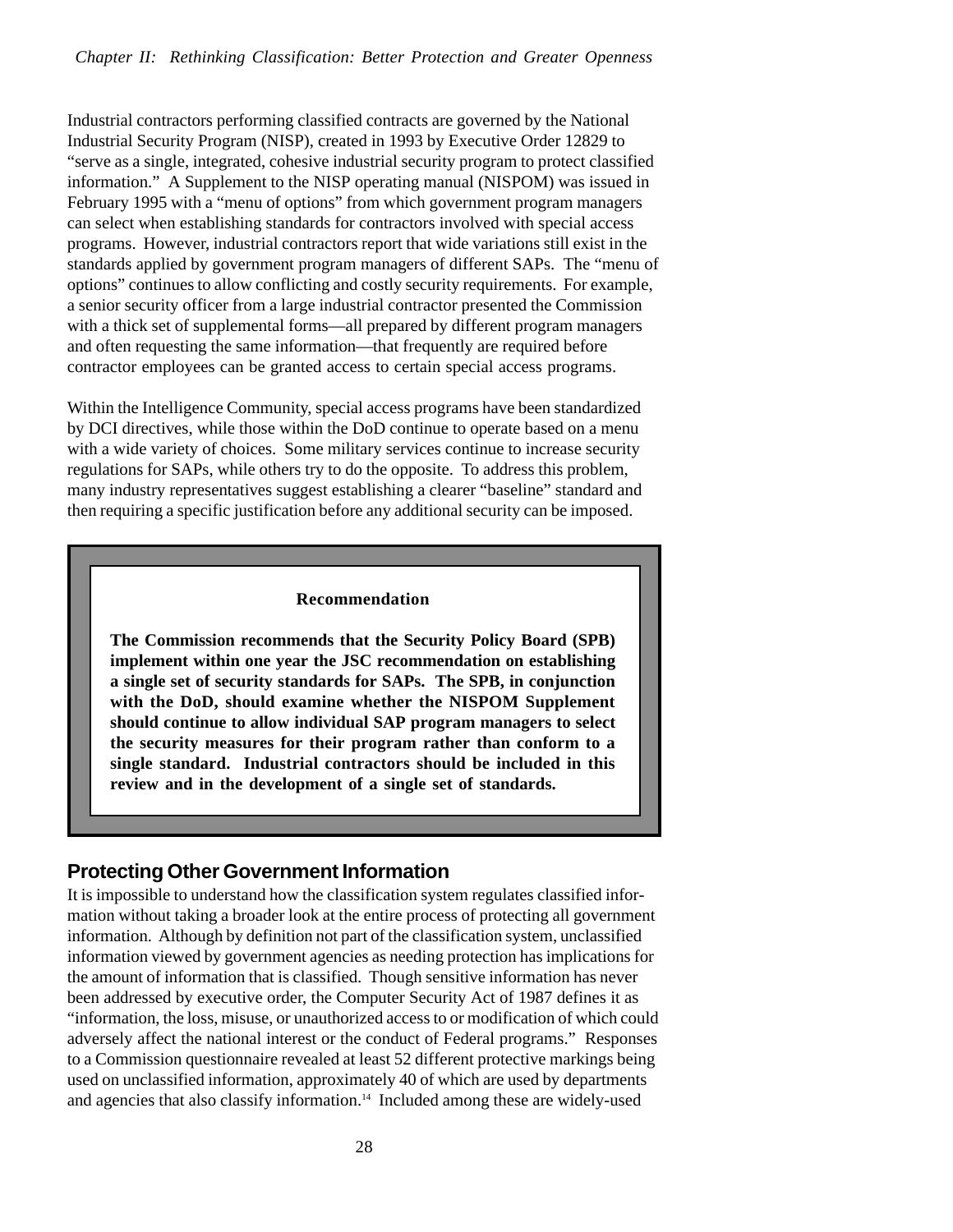#### *Chapter II: Rethinking Classification: Better Protection and Greater Openness*

markings such as "Sensitive But Unclassified," "Limited Official Use," "Official Use Only," and "For Official Use Only."

Agencies protect some unclassified information in response to legal mandates (such as the Privacy Act) or specific agency regulations. Most specify the types of information that fall into this category, ranging from the very broad and general (e.g., "adverse effect upon the national interest" if disclosed) to the very detailed and specific (e.g., particular aspects of atomic energy defense programs). Agencies control access to this information through a need-to-know process, store it in locked desks or cabinets, and provide at least rudimentary protection when used in automated information systems. Still, there is little oversight of which information is designated as sensitive, and virtually any agency employee can decide which information is to be so regulated.

Moreover, the very lack of consistency from one agency to another contributes to confusion about why this information is to be protected and how it is to be handled. These designations sometimes are mistaken for a fourth classification level, causing unclassified information with these markings to be treated like classified information.

Some officials admit to classifying information that should not be classified so that it would fall under the more clearly defined boundaries of the classification system and receive greater protection.

Numerous officials expressed concern to the Commission about the protection and handling of their agencies' information by other agencies; some even admitted to classifying information inappropriately to ensure its protection. A related concern arises from U.S. compliance with agreements under which it is obligated to protect information provided by foreign governments at a level at least equal to that provided by those governments. Lacking any clear level of protection for unclassified sensitive information, the U.S. Government must protect a great deal of unclassified foreign information as though it were classified, thus incurring the accompanying security costs.<sup>15</sup>

In 1986, the Government attempted to address concerns that easy access to multiple databases made it increasingly likely that adversaries could piece together highly sensitive technical information from unclassified sources by proposing creation of a new category of sensitive but unclassified information. However, the resulting outcry over the specter of government control of information in commercial databases caused the proposal to be quickly dropped, but not before the term "sensitive but unclassified" came to be associated by many with unwarranted government attempts to control unclassified information. Over a decade later, the Commission finds that the problems associated with ensuring both the protection and public availability of sensitive information continue to complicate the efficient administration of the classification system and believes that the Executive Branch should examine more thoroughly whether resolution of this problem is possible.

# **The Classifiers**

## **Original Classification Authorities: The Linchpin of Classification**

Under Executive Order 12958, Original Classification Authorities (OCAs) are defined as the only individuals permitted to "classify information in the first instance." Typically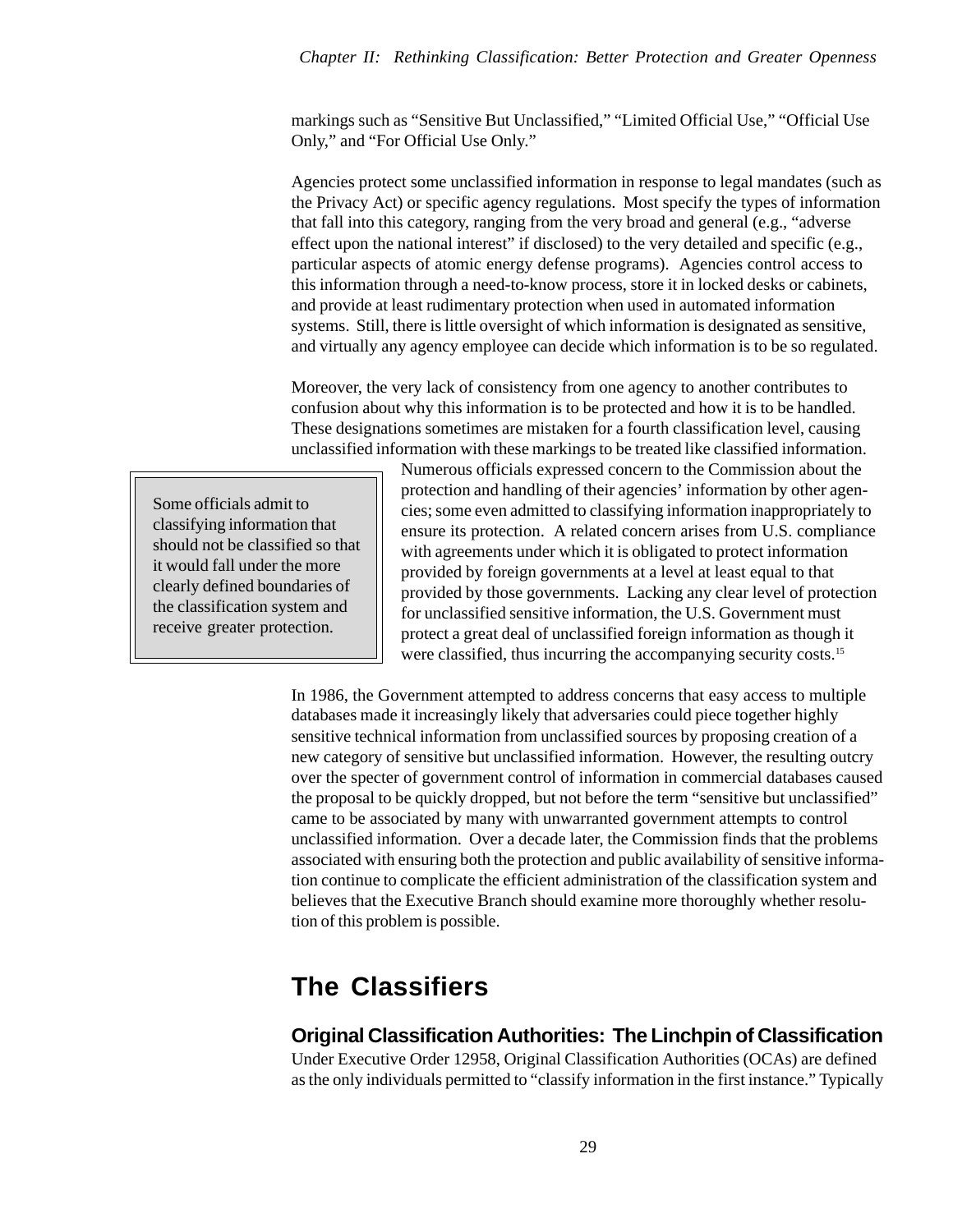department or agency heads, or other senior government officials, OCAs are designated in writing by the President.

In response to studies that identified the number of original classifiers as a contributing factor to the amount of classification and noted that many individuals possessed the ability to classify originally simply because it was viewed as a measure of status**,** many agencies have dramatically reduced the number of people with that authority.16 As of 1995, there were fewer than 5,400 individuals specifically authorized to classify information in the first instance, the smallest number since such statistics were first collected in the early 1970s (when almost  $60,000$  persons had that authority).<sup>17</sup>

While OCAs account for only six percent of all classification actions in any given year, this does not provide an accurate measure of their influence on the overall amount of information classified. As the only individuals actually designating what information is classified, their decision to classify particular information constitutes the first stage of its life cycle as national security information. Many original classifiers also are responsible for the classification guides that others use in the course of their daily work. A decision to include a piece of information in such a guide thus can lead to a multitude of subsequent "derivative" classification actions.

Until recently, very little was required of any classifier when making a classification decision. Executive Order 12958 for the first time requires OCAs to justify their decisions by completing a classified "why line," in which they must explain why the information warrants classification (a requirement that can be satisfied by citing a relevant category of classifiable information). In addition, the Order requires original classifiers to identify themselves on the materials they classify. Added attention to proper classification should also come as a result of the Order's requirement that "management of classified information" be included as "a critical element or item to be evaluated in the rating" of original classifiers.

A single decision by an OCA to include a piece of information, data, or technology in a classification guide can lead to thousands of subsequent "derivative" classification actions.

Because the original classification decision is the linchpin on which all other subsequent decisions depend, extreme care should be taken in making this initial decision. The current practice of merely citing one of the categories of classifiable information on the "classified why" line does little to lessen the tendency to classify by rote and does not adequately reflect the long-term consequences of an original classification decision. Requiring all original classifiers to provide a more detailed justification for each original classification decision would assist in this regard. Such a statement could include: (1) the damage to the national security that might result from the unauthorized disclosure of the information, as well as the other criteria (discussed below) used in making the decision; (2) how the information differs from information already classified; and (3) the classification guidance consulted in determining that the information was not already classified**.**

Both the Central Intelligence Agency (CIA) and the DoE already have such a requirement and report no significant administrative burden in its implementation; the DoE notes that it allows for enhanced oversight by permitting internal review of original decisions. Requiring such a written justification would prompt original classifiers to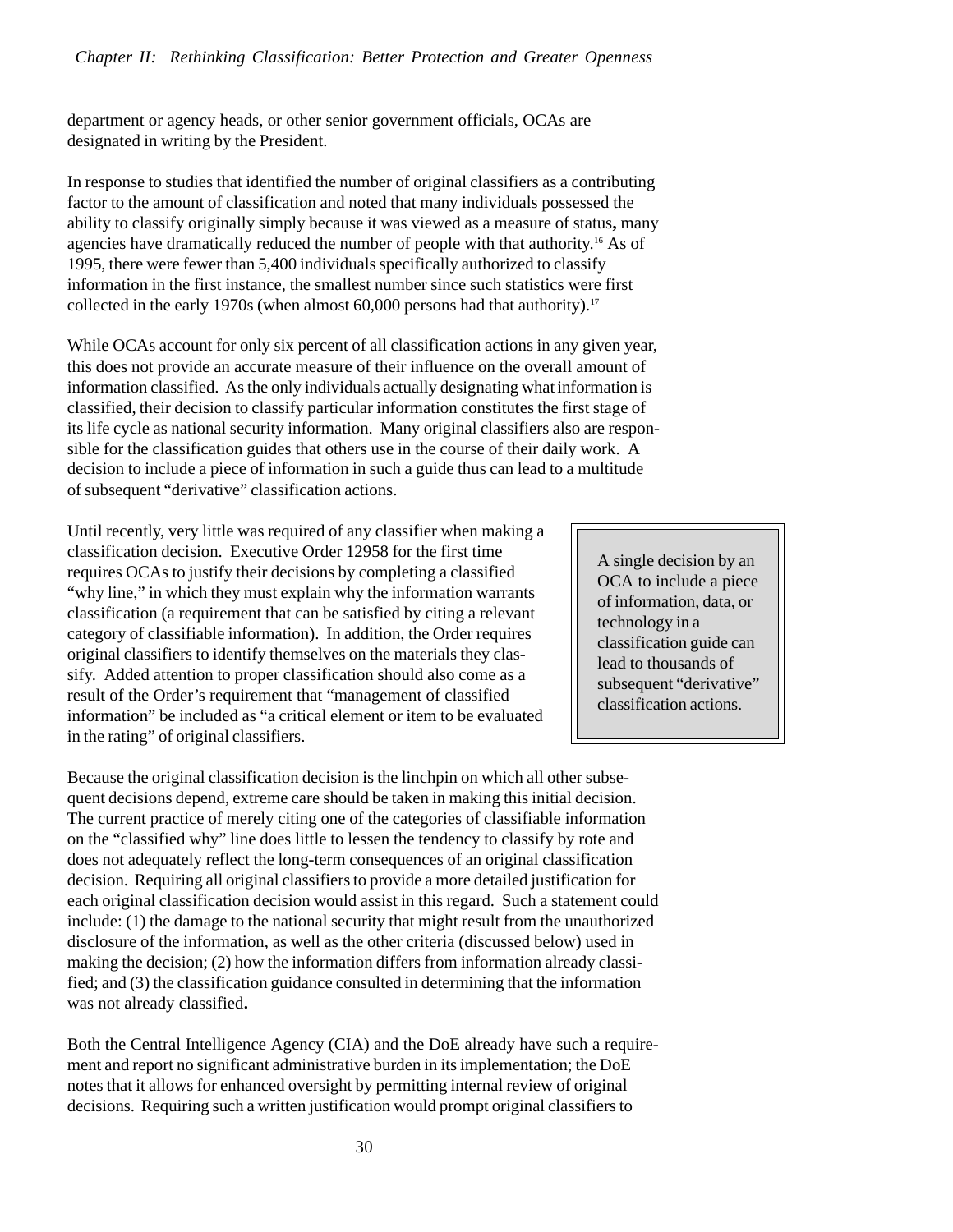think more carefully about their decisions and make a more concerted effort to consult existing classification guidance. A written record of original decisions might have the added benefit of encouraging the preparation or updating of classification guides. Finally, an explanation of the intent behind a decision should assist both in oversight of classification decisions and the life cycle management of information by helping others determine subsequently whether the information still warrants classification.



## **Derivative Classifiers: Enhancing Accountability Where it Matters**

Ninety-four percent of all classification actions in the last six years have occurred when personnel have classified "derivatively" by extracting or paraphrasing information in already-classified materials or by using their own interpretation of what they believe requires classification, including the use of classification guides.18 Unlike original classifiers, those who classify derivatively are almost never designated in

writing (the DoE being an exception). Virtually anyone with a security clearance, from the entry-level soldier to an employee of an industrial contractor to a political appointee, can classify information derivatively; the CIA and the National Security Agency (NSA) are but two examples of agencies where nearly all employees are potential derivative classifiers. While over 80 percent of all classification occurs within the DoD and the CIA alone (Figure 1), an estimated three million government and industry employees today have the ability to mark information as classified.<sup>19</sup>

Many of the individuals who classify derivatively remain unfamiliar with the proper procedures and even are unaware that it is something in which they are engaged, raising fundamental questions about the accountability, oversight, and training of those

An estimated three million government and industry employees today have the potential ability to mark information as classified.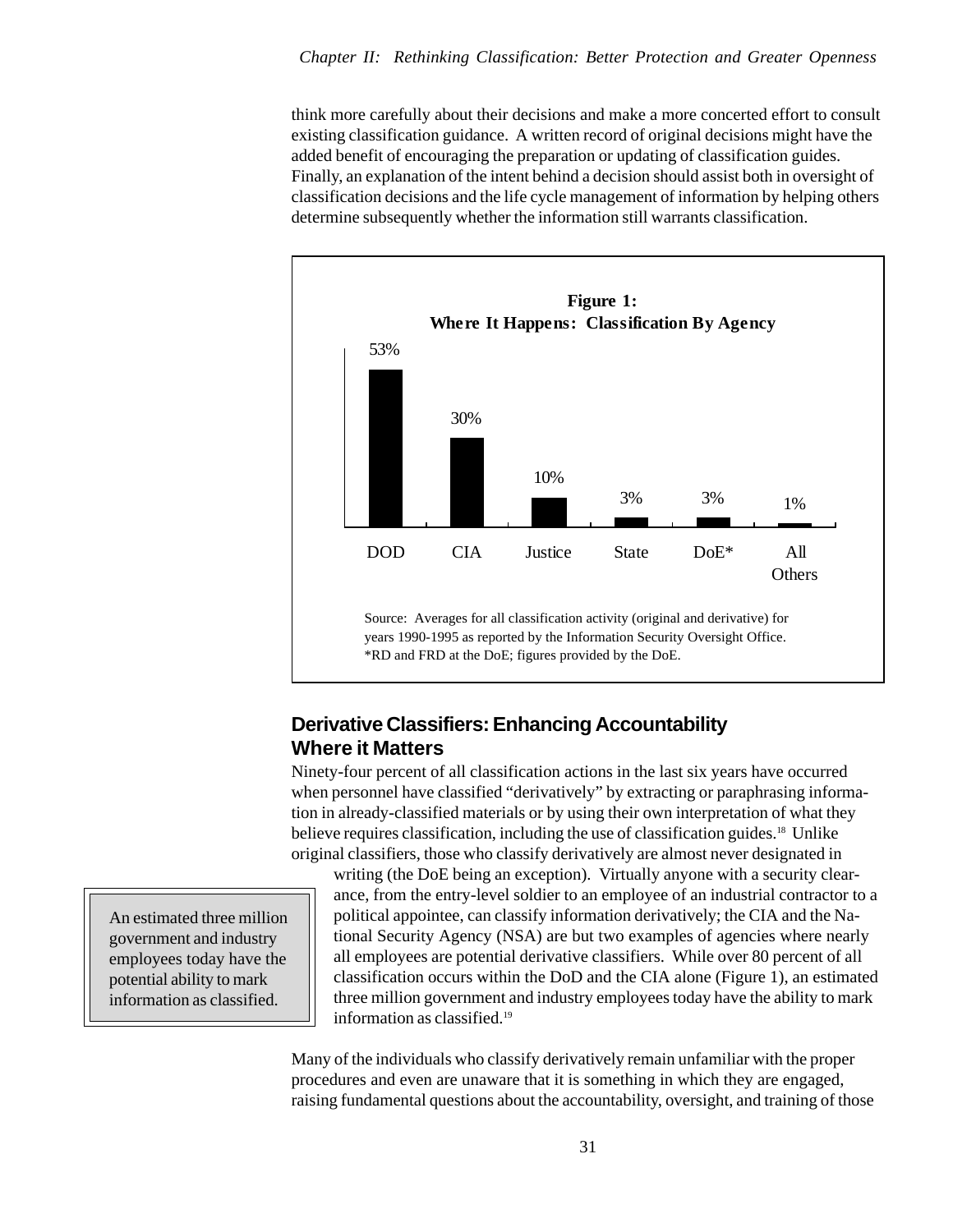making the majority of all classification actions. When there is little chance anyone will be able to determine the source of a classification action and hold the classifier accountable for it, the derivative classifier has little reason to think seriously about whether classification is really justified.

Requiring the identification of derivative classifiers could help begin to change this mindset. Some agencies—such as the CIA, DoE, National Reconnaissance Office (NRO), and Treasury Department—already require that all personnel identify themselves on the documents they classify, and they report few administrative problems. A separate line for classification would distinguish responsibility for classification from responsibility for content, assist with agency oversight of classification management and classification challenges, and help with processing Freedom of Information Act (FOIA) requests.Furthermore, knowing that they would be associated with the classification of a document over its life cycle, derivative classifiers might become more likely to consult classification guides**,** seek guidance from superiors, and properly portion mark documents—in short, to weigh the classification decision more carefully.

In contrast to Original Classification Authorities, most derivative classifiers are not required to be evaluated on their classification actions. Although Executive Order 12958 states that such performance ratings should be given to those "whose duties significantly involve the creation or handling of classified information," most agencies have not applied this requirement to those who classify derivatively. As a corollary to improved training for derivative classifiers (recommended below), long-term benefits could accrue by including the proper classification of information (the classification of only that information required for the legitimate protection of national security) as a critical element in the performance evaluations of *all* those authorized to classify. Knowing that one will be evaluated based, in part, on careful attention to classification responsibilities would provide a positive incentive to exercise this duty responsibly.

## **Developing Better Classification Guides**

That so many government and industry employees are engaged in classification raises numerous issues with respect to the guides used by derivative classifiers—guides which equate to a delegation of classification authority.<sup>20</sup> The quality of guides can have an enormous impact on the quality of the entire classification system; approximately 94 percent of all classification decisions are based on these guides, or on other previously classified material. There are thousands of classification guides throughout the Government, many of them hundreds of pages long, and many themselves classified. The vast majority are found within the DoD, which reports over 2,000 guides, most covering weapons systems.

With different agencies (and different programs within agencies) preparing guides, they can sometimes contradict one another. Another problem is the failure of some agencies to regularly update these guides, a matter of particular concern to industrial contractors who must rely on guides often prepared without their input and which, at times, fail to consider information already in the public domain. As required by Executive Order 12958, many agencies now are reviewing and updating their classification guides, a development that may improve the quality of these guides.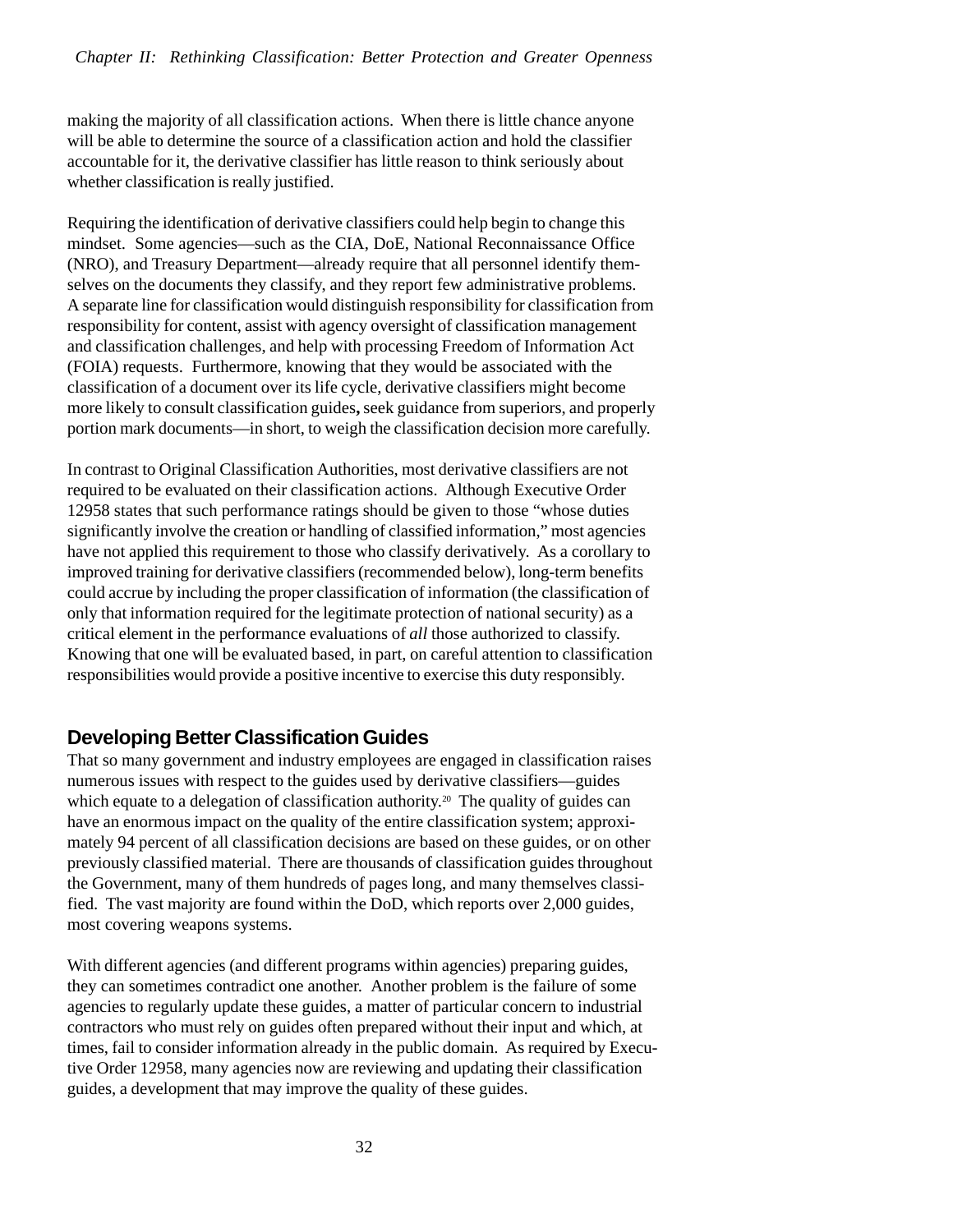Those who classify must have a clear understanding of how their senior managers view classification management and how they want them to approach their classification responsibilities. Some agencies attribute a decrease in original classification decisions to the increased use of classification guides. For the successful implementation of a life cycle approach to information management, and given the exponential effect of guides on subsequent derivative decisions, it is imperative that guides be reviewed frequently. Equally critical is that these reviews include a risk assessment analysis to determine whether information still requires the same level of protection or whether protection is still needed at all. Those guides pertaining to industrial programs could benefit from the input of contractors. More up-to-date guides should also assist with the declassification of information, as discussed in Chapter III.

## **Improving the Training and Education of Classifiers**

The subjective nature of classification decisions accentuates the need for effective training and education to ensure that classification is employed only when truly necessary. Yet the vast majority of derivative classifiers receive little, if any, formal training, and OCAs often are able to avoid training altogether. Although numerous executive orders have called for general security training, none has required agencies to ensure that derivative classifiers receive initial training or remain proficient in classification throughout their careers. Declining budgets have further limited the ability of agencies to provide training programs, which tend to be both resource and personnel intensive.

Executive Order 12958's requirement that original classifiers "receive training in original classification" constitutes an important step in attempting to improve the quality of classification decisions. However, while offering suggestions as to what agencies *might* include in this training, neither the Order nor its implementing directive establishes minimum standards for this training, and there are no current plans to consider such minimum standards. Moreover, no training is required for derivative classifiers. To their credit, several agencies maintain formal training programs for those authorized to classify, although these vary widely and the number of personnel involved remains small.

#### **Emphasizing Training**

The Headquarters Army Materiel Command in June 1996 mandated that its 800 personnel (all but two of whom were derivative classifiers) attend a series of briefings on Executive Order 12958.

Quality training can play a significant role in developing more proficient classifiers and better life cycle management of government information. As the ISOO has recognized, training would "reduce the volume of information unnecessarily classified by improving the competence . . . of classifiers" and would "increase uniformity in the application of classification principles and marking."21 Information can be better protected when classifiers understand what they are protecting and why. Initial training would ensure that classifiers have the basic tools to perform their duties, and ongoing education would reinforce that training. Internal computer services such as the NSA's "Policy On Line," which encourages the two-way flow of information between agency personnel and classification management specialists, offer one way to provide enhanced employee awareness of and proficiency in classification practices.

Expanding the training mandated in Executive Order 12958 for original classifiers to include derivative classifiers, and requiring periodic attendance at agency programs on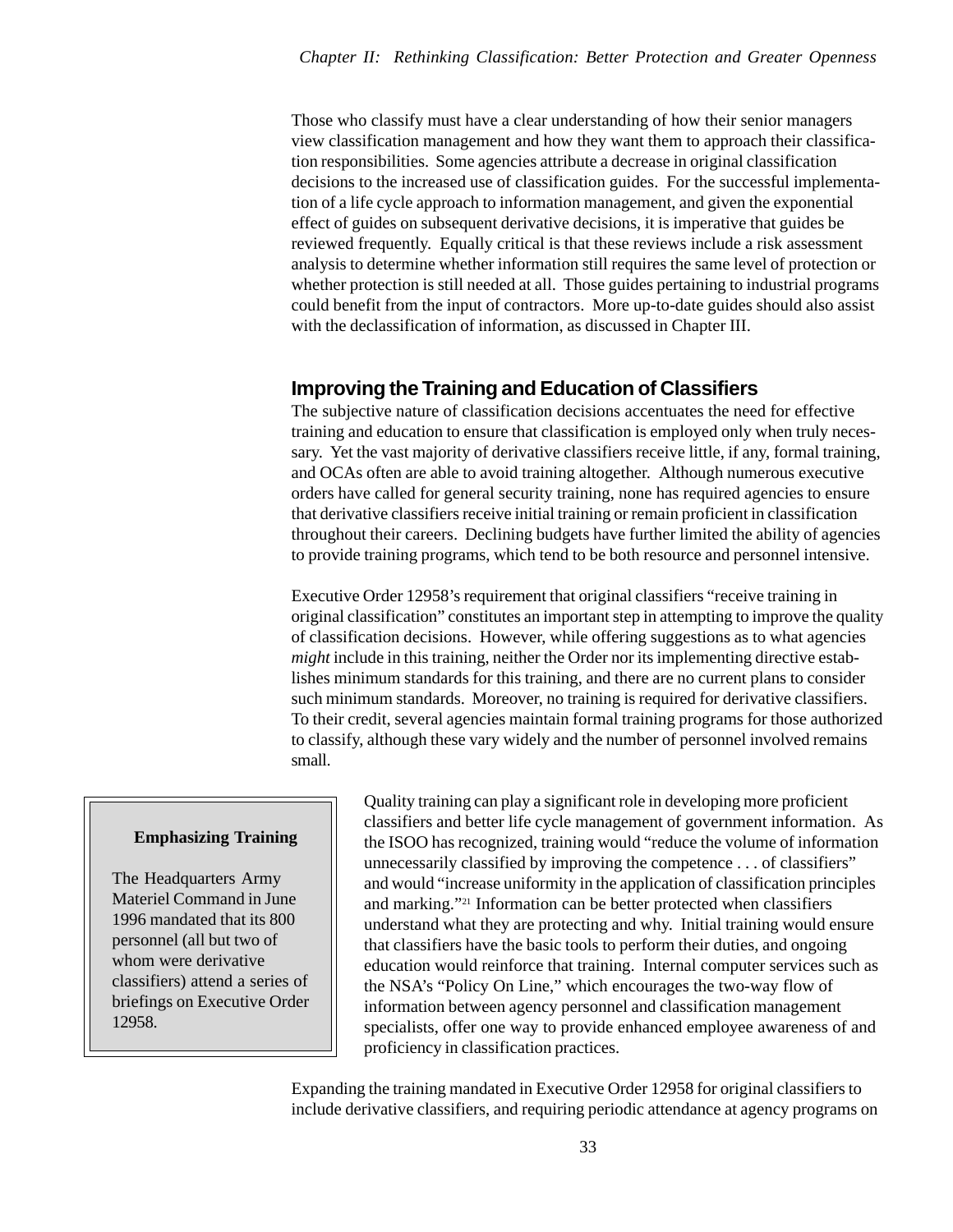classification designed to ensure continued proficiency over time, are but two ways to improve the practices of classifiers. Training, subject to minimum Executive Branch standards, could also serve as a prerequisite for being evaluated on one's approach to classification, as suggested below.

#### **Recommendation**

**The Commission recommends that agencies take several steps to enhance the proficiency of classifiers and improve their accountability by requiring additional information on the rationale for classification, by improving classification guidance, and by strengthening training and evaluation programs.**

Elements of this approach should include:

- Original classifiers shall provide a detailed justification for each original classification decision;
- Derivative classifiers shall be required to identify themselves on the documents they classify;
- Classification guides shall be better developed, more definitive, and updated regularly, and industry shall participate in the preparation of guides affecting industrial programs;
- Training shall be expanded to include derivative classifiers and shall conform to minimum Executive Branch standards; and
- Proper classification of information shall be included as a critical element in the performance evaluations of *all* employees authorized to classify.

# **The Key to Better Classification: The Initial Decision to Classify**

## **The Importance of the Initial Decision**

As a result of the system described above, classifiers must engage in a two-step process of first determining whether the information qualifies as one of the categories of information eligible for classification, and then whether its unauthorized disclosure could reasonably cause damage to the national security. In reality, however, these two steps often are compressed into one, in which all information falling into the eligible categories is classified. In part, this is a reflection of Executive Order 12356, which for over a decade directed that such information "*shall* be classified" (emphasis added). Yet under Executive Order 12958, simply because information *could* cause damage does not mean it *must* be classified; the new Order makes it clear that information falling into one of the categories of classifiable information *may* be classified,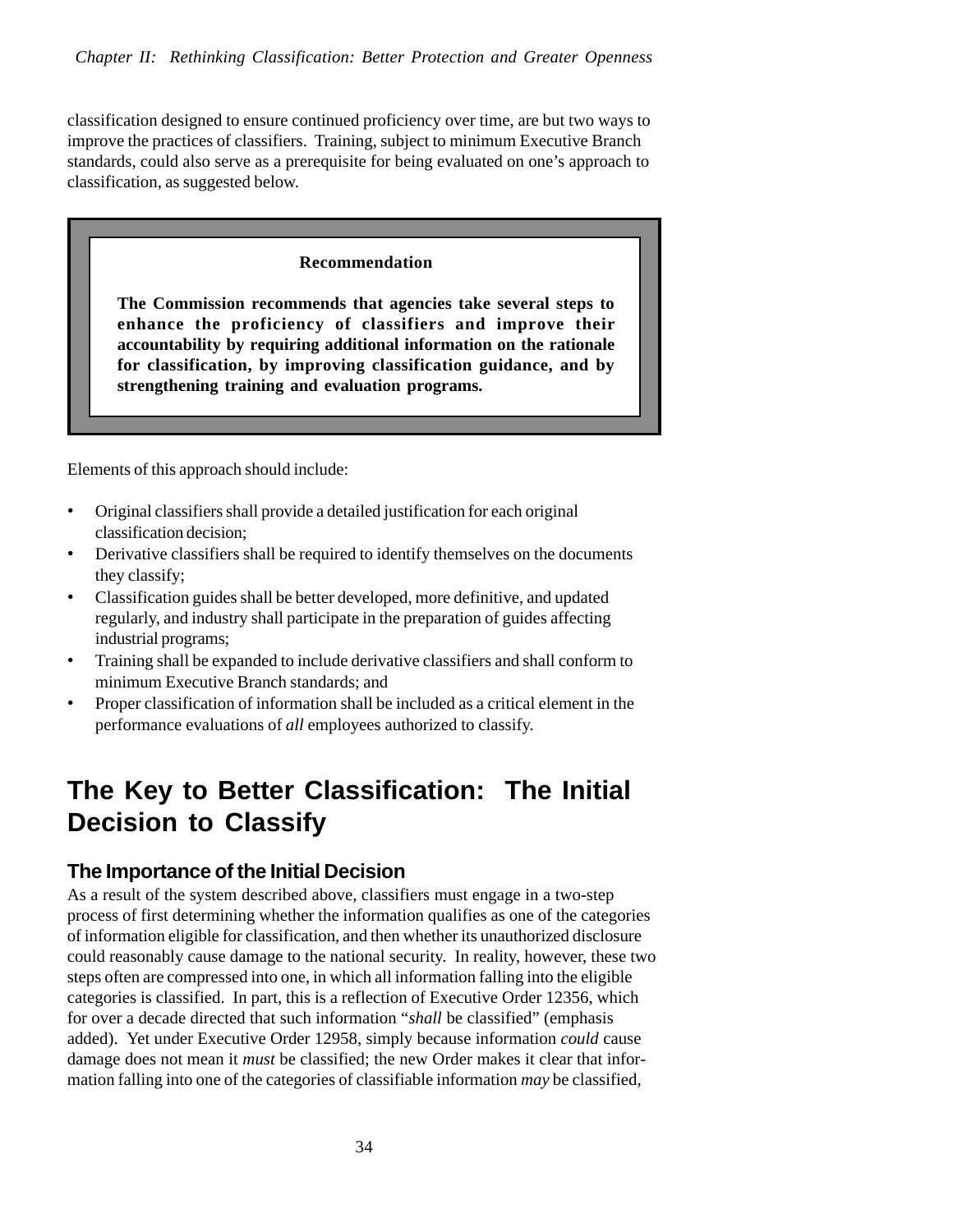and that "if there is significant doubt about the need to classify information, it shall not be classified."

The task of deciding which information is to be classified, at which level, and for how long remains in large part a subjective judgment open to a range of interpretation. The absence of widespread training and the unavailability or lack of clarity of some classification guides only make appropriate classification decisions all the more difficult. Experts in classification management have pointed out that this first step of the classification management process—the identification by original classifiers of information that should be protected, coupled with derivative classifiers' interpretation of those decisions—tends to be the weakest link in the process of identifying, marking, and then protecting the information.

To reduce this subjectivity, several agencies are developing or already using technologies that attempt to quantify the damage that information might cause if disclosed and then actually make decisions for the classifier. However, even the most advanced programs cannot reduce entirely the subjectivity inherent in classification. Of potentially much greater benefit are "decision tools" that can assist classifiers in making classification decisions. These tools, such as one being developed at the NRO, guide classifiers through the process step-by-step, permitting a computer-generated document to be classified only after the preparer has gone through all the necessary steps and certified that the information contained within the document satisfies the criteria for classification. The National Security Council has taken this approach one step further, applying it to electronic mail; "masks" prevent NSC personnel from sending or printing internal electronic mail messages until they have certified whether classification is needed, a reform that, according to one former official, has contributed to a recent decrease in the amount of classification at the NSC.<sup>22</sup>

The importance of the initial decision to classify cannot be overstated. Classification means that resources will be spent throughout the information's life cycle to protect, distribute, and limit access to information that would be unnecessary if the information were not classified. Classification also means that those who need the information in the course of their work have to be investigated and adjudicated for access. Classification further means that a document may have to be edited to remove some of the most sensitive details if it becomes necessary for the information to be more widely distributed. Finally, classification means that some form of review will have to take place if and when the document is considered for declassification, archiving, or longterm storage.

One official involved with the drafting of Executive Order 12958 expects it to "do little" to reduce the amount of information that is classified.

All too often, however, attention has focused on other aspects of the classification process*,* such as the level at which the information is to be protected after it is classified. The JSC's call for a "one-level classification system" was only the most recent in a long line of proposals to restructure the levels of classification or overhaul the entire three-tier classification structure. Yet even the JSC made clear that its proposal was designed primarily to streamline the system and reduce costs, and not to reduce the amount of information classified at the outset (although it argued that this could be a by-product of a less complicated system).23 In addition, key officials involved in the development of Executive Order 12958 have acknowledged that the Order focuses more on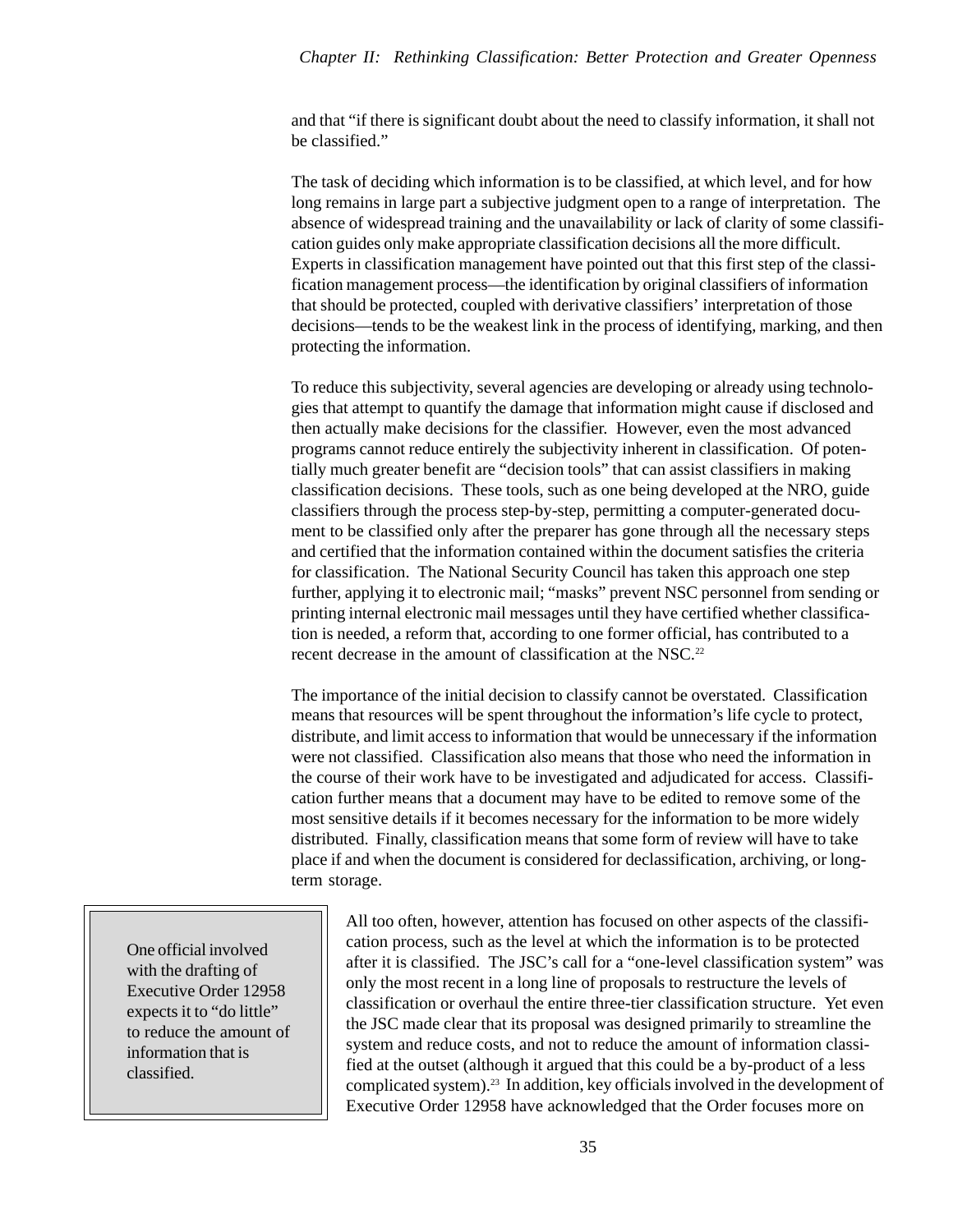the declassification of already classified information than on policies that would reduce the amount of information classified at the outset.

Despite the significance of this initial decision, relatively little is known about exactly how much information is classified. Much of this uncertainty derives from the fact that over two decades of statistical reporting by the ISOO and its predecessor, the Interagency Classification Review Committee, have chronicled classification "actions" (the individual act of designating a document as classified by either an original or derivative classifier) rather than the actual amount of classified materials generated. These actions are based on extrapolations of samplings that often take place at different times and vary in duration from agency to agency. The more than 3.5 million actions reported in 1995 are an extremely rough estimate of the number of actions that may have occurred that year. Nor does this estimate necessarily correlate to the number of pages, computer diskettes, or images classified that year, since a single action can result in the classification of a one-page memorandum or a document hundreds of pages long.

Given this uncertainty, it should not be surprising that there is little agreement on the extent of *over*classification. For over a decade the ISOO has estimated that between one and ten percent of all classified documents are unnecessarily classified.24 In 1995, a White Paper prepared by the DoD Inspector General concluded that the classification process at the DoD is "fundamentally sound" and that "the present size of classified holdings is not the result of too much information being needlessly classified."25 In contrast, a 1985 preliminary study prepared by the staff of two House subcommittees proposed a classification system in which "roughly nine-tenths of what is now classified" would no longer qualify for classification.26More recently, former NSC Executive Secretary Rodney B. McDaniel estimated that only ten percent of classification was for "legitimate protection of secrets."27 Given the uncertainty surrounding the breadth of classification, however, efforts to quantify with any precision the extent of unnecessary classification not only may be futile, but are unlikely to help in understanding its causes or possible remedies.

It may be more meaningful to recognize that the perennial problem of unwarranted classification attests to the continued failure of classifiers to engage in a rigorous assessment of the need for classification. For instance, in seeking to protect information about certain weapons systems (the classification of which has been permitted under successive executive orders), many of the support functions associated with these systems, such as information concerning logistical and administrative support, have also been classified even though it was doubtful that their disclosure could have caused any damage to the national security. In the Commission's review of one intelligence agency's documents, a memorandum to employees of the agency describing an upcoming "family day" in which family members could visit the agency was classified Confidential because the person who signed the memorandum was under cover. By simply omitting the name of that individual, the memo would have been unclassified. The entire agenda for a Commission meeting at one intelligence agency was classified because one word—not crucial to the topic being discussed—revealed a classified relationship. At other meetings, Commission staff inquiries as to why certain briefing slides were classified were met with responses such as "I'm not sure," or "This is just the way we prepare our materials."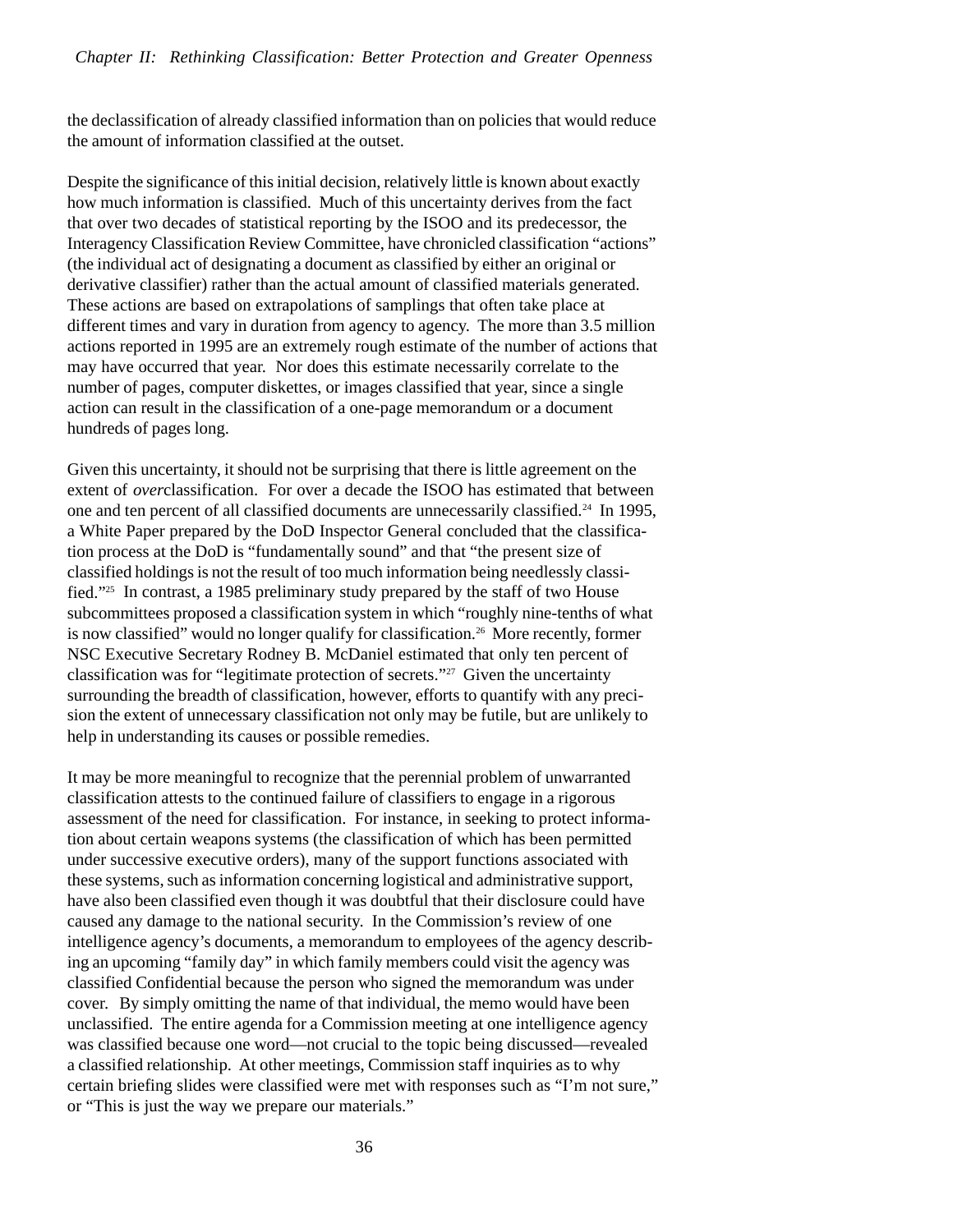## **Improving the Initial Decision**

To the credit of many officials, there has been a growing recognition of the need to replace a risk avoidance approach to security, which seeks to anticipate *all* risks in the protection of assets, with a risk management approach, which seeks to concentrate limited resources on those assets the loss of which would have the most profound effect on the national security. This perspective was reflected in the Joint Security Commission's conclusion that security managers "must make tradeoffs during the decision phase between cost and risk, balancing the cost in dollars, manpower, and decreased flow of needed information against possible asset compromise or loss." Some agencies have taken the initiative to go beyond what is required of them and have reevaluated the extent to which they employ classification. For example, the Department of Energy recently engaged in a thirteen-month Fundamental Review of its classification policies, its first such review ever, and in its draft report recommends that a number of topical areas no longer be classified.

These exceptions aside, three years after the JSC report, risk management continues to be more of a goal than an operative philosophy guiding today's security decisions. The desire to avoid any and all possible loss too frequently continues to be the predominant approach to security in general and to classification management in particular. However, the JSC's proposal to apply risk management to the classification system by restructuring that system entirely is only one way to reform the system. Concentrating on the initial decision of whether or not to classify—the point at which classifiers decide whether to place the information in that three-tiered classification structure—holds greater potential for improving the classification process and reducing the amount of information classified than does restructuring the entire system.

#### **Costs vs. Benefits**

The Navy requires that "the advantages and disadvantages of classifying . . . be weighed." Among the factors the Navy encourages its classifiers to consider are: cost, the "net national advantage" (to include the benefits of not classifying), and the ability of other nations to know or possibly to learn about the information.

Neither of the two steps for deciding whether or not to classify serves as a significant deterrent to unnecessary classification. Moreover, the emphasis on damage to the national security can contribute to unnecessary secrecy. Although some agencies, such as the Department of the Navy (see box), have gone beyond these criteria, the vast majority of classifiers still employ an approach that fails to reflect the magnitude of the decision to classify. Classifiers, instead, should consider a range of factors when making the decision to classify and, in so doing, undertake a more balanced analysis of whether classification is necessary. In this regard, the Commission seeks to build on the 1995 report of the National Research Council which, in its review of the classification and declassification practices of the DoE, recommended

that before such decisions are made, "the benefits of classification [must] clearly outweigh the costs."28

The consideration of additional factors during the classification decision could reduce or eliminate the need for classification in a given instance. These could include the following factors:

- actual intention and ability of an adversary to inflict damage (threat);
- ability to defend assets in the event of an attack (vulnerability);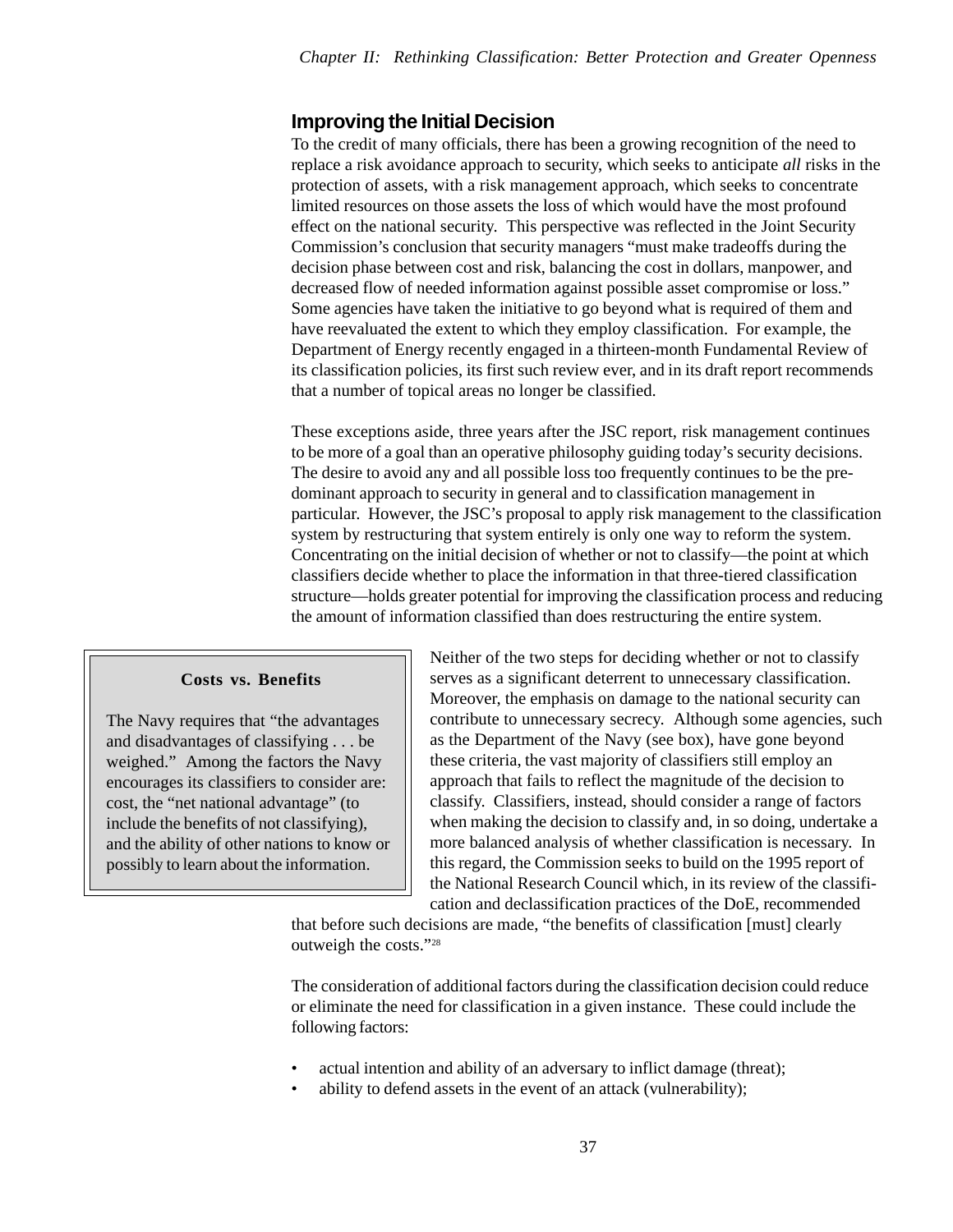- probability of loss given threat and vulnerability (risk);
- resources required to avoid or minimize risk (cost);
- interest of adversaries in obtaining this information (value of information); and
- expected benefit of the information being publicly available (public release).

Such factors could be considered when original classification decisions are made, during the preparation of classification guides, and when derivative classifiers find themselves in situations where guidance is unclear.

Considering these factors could lead an official to conclude that while information may fall within one of the specified categories eligible for classification and might cause damage to the national security if disclosed, the actual threat to that information or likelihood of compromise may be so low or nonexistent that classification is not necessary. The costs of protecting a particular piece of information may be so high that they outweigh the possible advantages to be gained from its protection. In other cases, the sensitivity of information, or its value to the national security, may be so great that protection—no matter the cost—would be warranted.

Introducing these additional factors into the classification decisionmaking process may, in some cases, make this initial decision somewhat more difficult. However, given the long-term implications of the initial decision, a more deliberative process is necessary. This should allow for a more efficient use of classification in the short-term and lead to savings in both time and resources in subsequent reviews for downgrading or declassification.

The consideration of additional factors should not be viewed as an invitation to embark on intensive efforts to quantify these factors into complicated mathematical formulas or intricate computer programs. Patterned after the National Research Council's call for costs and benefits of secrecy at the DoE to be considered in their "broadest sense," the Commission believes that simply having to *think more* about whether classification is necessary may cause classifiers to give their decisions greater care—a process that should lead to more reasoned classification and may, in many cases, lead to less classification.29

#### **Recommendation**

**The Commission recommends that classification decisions, including the establishment of special access programs, no longer be based solely on damage to the national security. Additional factors, such as the cost of protection, vulnerability, threat, risk, value of the information, and public benefit from release, could also be considered when making classification decisions.**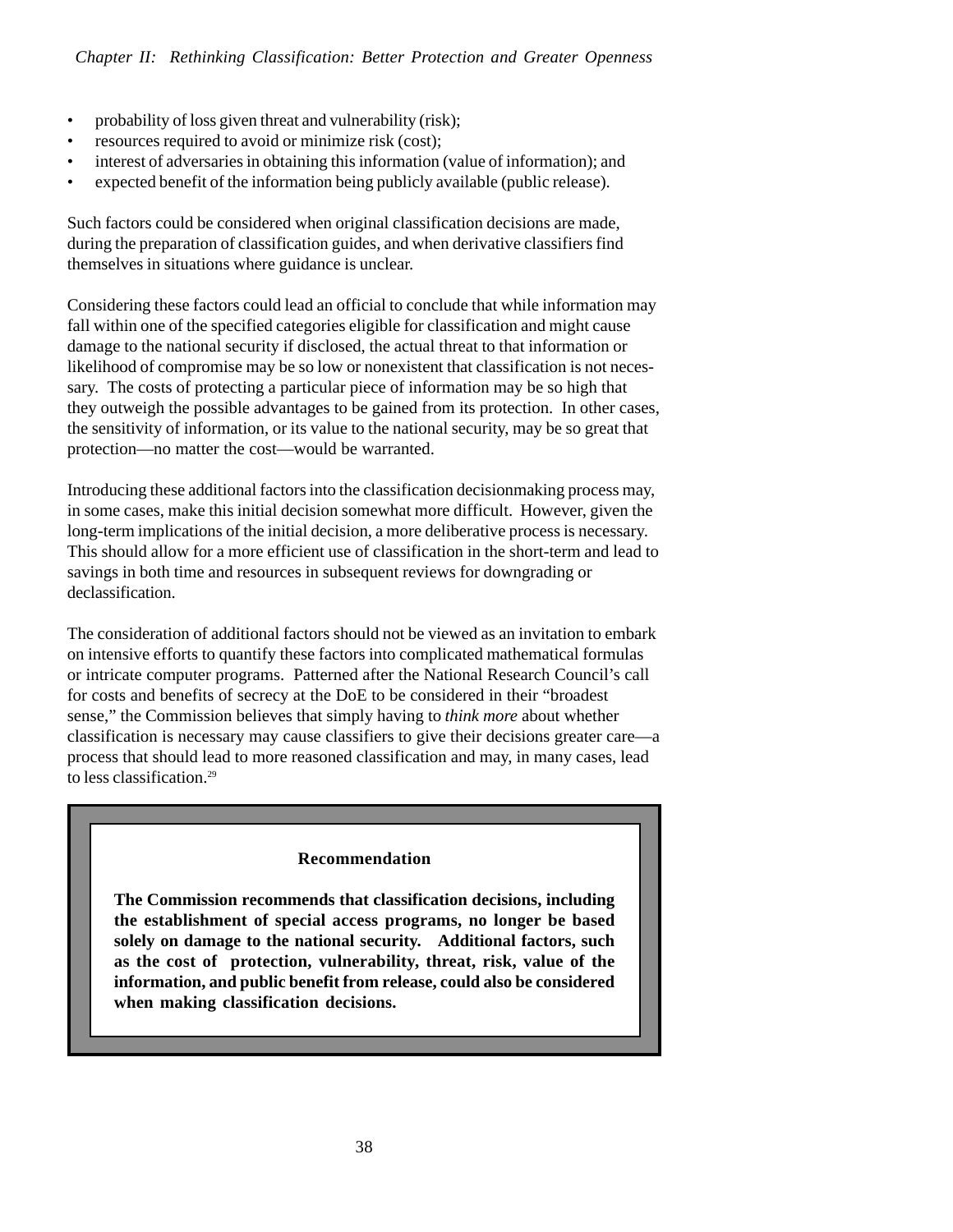# **Enhancing Implementation and Oversight**

Ultimately, a policy is only as good as its implementation. The fact that classification decisions will remain subjective judgments makes the need for meaningful oversight of implementation all the more critical. Yet responsibility for ensuring judicious classification today rests almost entirely within individual agencies, which rarely view reducing classification as a priority. Improved oversight requires renewed attention at three levels: the Congress, the Executive Branch as a whole, and the departments and agencies themselves.

## **A Greater Role for the Congress**

Congressional oversight of how agencies implement classification policies pursuant to executive order has been virtually nonexistent. The Congress periodically has considered what the classification policies of the Executive Branch s*hould* be, but it has been far less active in reviewing whether the classification provisions of a given executive order are being implemented appropriately. Any congressional attention to how much classified information is generated has been mainly a by-product of hearings on how the failure to release already-classified documents has affected public access to information, as well as of recent efforts to focus on the costs of the system as a whole.

Responsibility for ensuring meaningful classification today rests almost entirely within individual agencies, which rarely view reducing classification as a priority.

Greater congressional attention to agency classification and declassification practices would come through enactment of a statute, as recommended in Chapter I. Periodic oversight hearings would be an important start; holding senior agency officials accountable for their agency's classification practices would prompt greater attention to the long-standing problems described above.Furthermore, the Congress could use the confirmation hearings of senior officials to question them on their plans and approach concerning both access to and protection of government information. Of course, use of budget authority would be the ultimate leverage, and would offer a powerful incentive for senior agency officials to reduce the amount of information they

classify, to protect more efficiently the information they do classify, and to make continued improvements to their overall information management programs.

## **The Focal Point: Executive Branch Policy Development and Oversight**

Executive orders are the most visible element in the larger process of developing classification policies and then overseeing their implementation. However, confusion over the proper roles of the two organizations charged with policy development and oversight, the Security Policy Board (SPB) and the Information Security Oversight Office, combined with shortcomings in how each organization operates, have hampered the development and oversight of sound classification policies and practices.

## **Policy Development: Who's in Charge?**

Responsibility for policy development lies primarily with the SPB, established within the National Security Council by Presidential Decision Directive (PDD) 29 in September 1994. The main impetus for creating such a body came from the Joint Security Commission, which found that the lack of a coherent framework for formulating,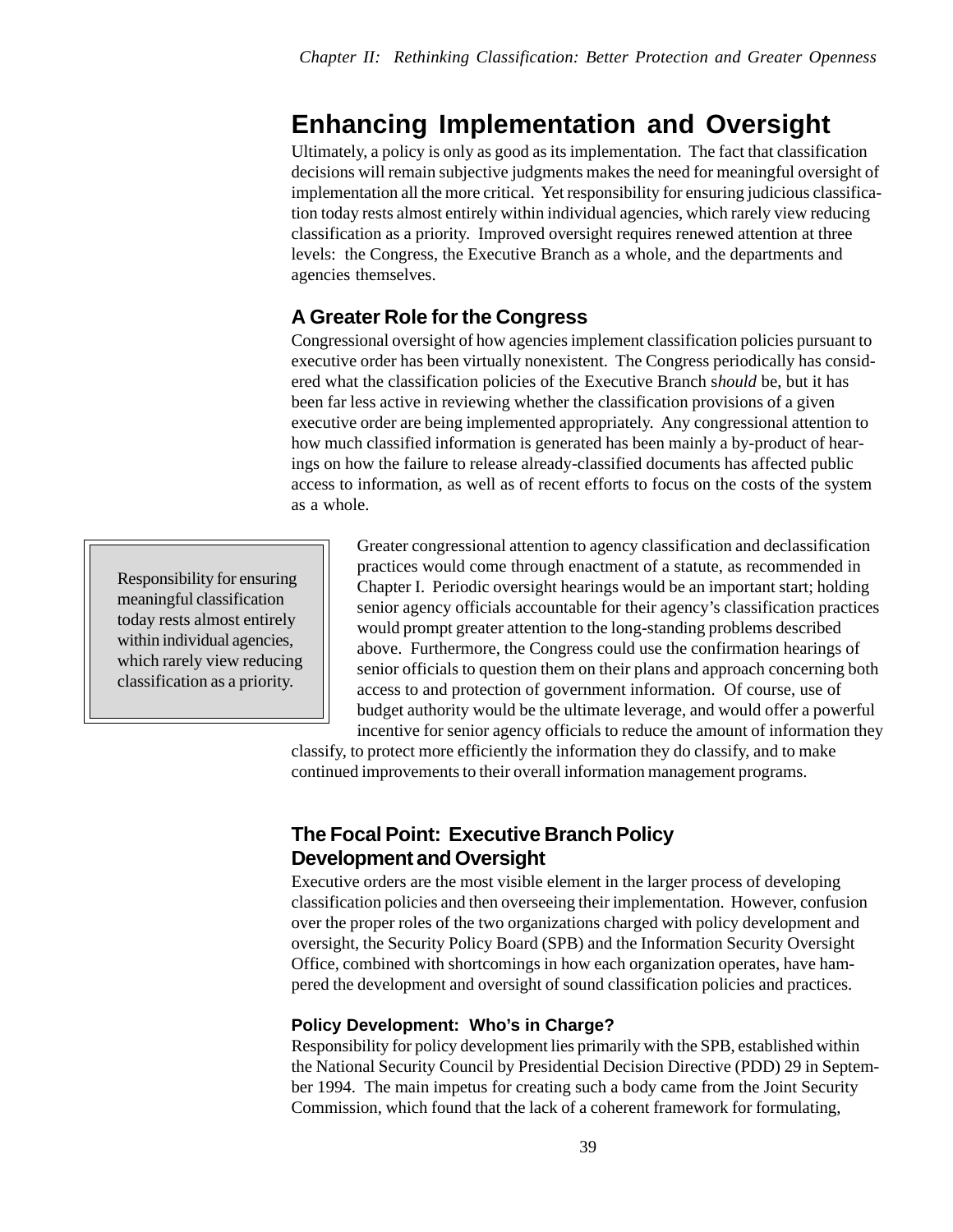implementing, and overseeing U.S. security policies was the "prime cause of the problems . . . associated with security policies, practices, and procedures." Emphasizing the need for "a unifying structure" capable "of pulling . . . disparate [government]

elements together and overcoming bureaucracies' traditional resistance to innovation and change," the JSC called for a security executive committee to develop security policies across the Defense and Intelligence Communities and oversee their implementation. Because the JSC envisioned that this new body would also perform oversight, it noted that existing groups, such as the ISOO (tasked by executive orders since 1978 with conducting oversight of agencies' classification practices) could be consolidated under the new structure.

Confusion over the proper roles of the SPB and the ISOO has hampered the development and oversight of sound classification policies and practices.

Although somewhat different from the body envisioned by the JSC in that it includes agencies outside the Defense and Intelligence Communities, the SPB is intended as the "principal mechanism" for the "coordination, formulation, evaluation and oversight of security policy."30 Now composed of representatives from 35 agencies, the SPB is a multi-tiered structure of five permanent committees supported by a host of ad hoc steering committees and working groups; a Security Policy Forum composed of agency representatives at the Assistant Secretary level; and the senior-level Board itself, now co-chaired by the Deputy Secretary of Defense and the Director of Central Intelligence.

Under the SPB umbrella, many areas of security policy, such as personnel security, are coordinated more effectively than before. Representatives from various agencies now have a common venue to discuss matters of mutual concern. In contrast, however, responsibility for developing, implementing, and overseeing classification and declassification policies prescribed by executive order is not clearly defined, and is fragmented between the SPB and the ISOO. Less than a year after the SPB was created, Executive Order 12958 continued the practice of charging the ISOO with not only overseeing agency classification and declassification practices, but with leading "interagency meetings to discuss matters pertaining" to the Order—in other words, classification policy. In an effort to deal with this jurisdictional overlap, the ISOO Director serves as chair of the SPB's Classification Management Committee, a group which also serves as an advisory committee to the ISOO.

Officials of both the ISOO and the SPB acknowledge that this arrangement has been far from satisfactory and, on numerous occasions, has worked to the detriment of timely and coherent information security policy. For example, confusion over the roles of the two organizations resulted in some disagreement over the extent to which the SPB could influence the specifics of the directive implementing Executive Order 12958, a directive the President tasked to the ISOO. In addition, there was intense debate between the ISOO and the SPB staff over the degree to which agencies could "opt out" of certain provisions of the Order's safeguarding directive (laying out how agencies are to physically protect classified information), for which the SPB is responsible. Concerns raised by the ISOO were overruled, and member agencies moved to exempt themselves unilaterally from parts of the directive.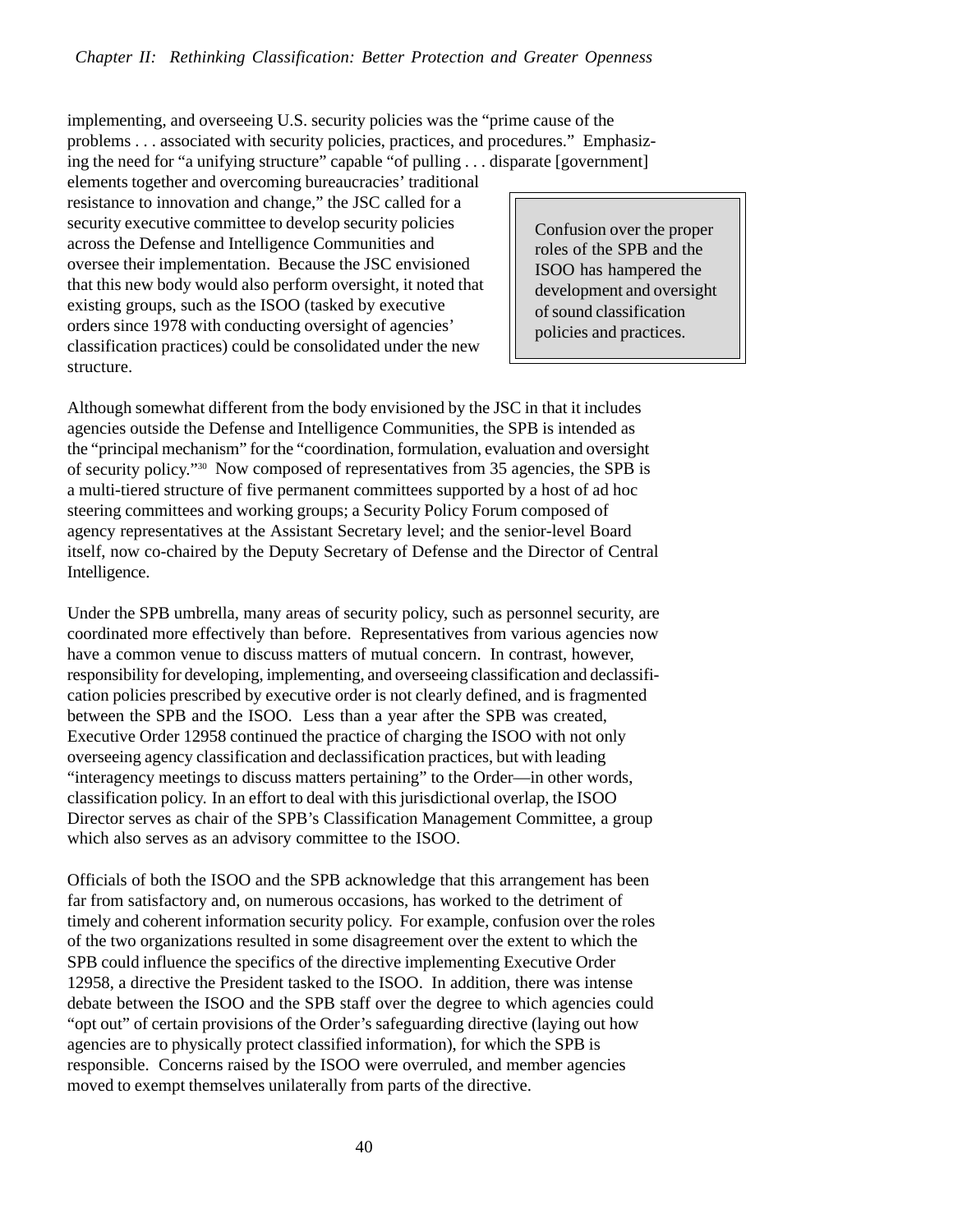Since its creation two years ago, the SPB has yet to issue a workable definition of risk management, failing to achieve agreement among the member agencies.

Nor are these problems restricted to the classification management arena. Significant problems remain with regard to the SPB's overall functioning. The SPB has failed to make meaningful progress on several key issues, such as developing an effective framework for applying (or even a workable definition of) risk management principles to security decisions, as well as implementing JSC recommendations to standardize the security rules applicable to special access programs. Despite this, several monthly meetings of the Security Policy Forum have been canceled because there reportedly were an insufficient number of agenda items or no substantive issues ready for decisionmaking.

Sound and coherent security policies have also suffered because the SPB process is premised on obtaining the agreement of all affected agencies through consensus policymaking, an approach explicitly criticized by the JSC. Member agencies have retained the ability to delay and dilute policies with which they disagree. Not only has this approach delayed progress, but it has meant that SPB products often go no further than the extent that the least supportive agencies will accept. As discussed in Chapter IV, although the SPB has produced adjudicative standards and investigative guidelines to improve clearance reciprocity between government agencies, these are only *minimum* standards; agencies may go beyond these standards, thus limiting the extent to which there is genuine reciprocity of clearances. And as of the printing of this report, the SPB had yet to produce the safeguarding directive cited above—nearly two years after being tasked to do so by the President. It seems reasonable to question whether this is what the JSC had in mind when it called for a group capable "of pulling  $\dots$ disparate elements together and overcoming bureaucracies' traditional resistance to innovation and change."

In addition, the SPB's plethora of committees and working groups has left the early crucial stages of policy development in the hands of less-senior representatives who may not even be aware of the positions advocated by the agencies' more senior officials. Indeed, these representatives have at times spent months negotiating consensus products, only to have these overturned by their own senior management at higher levels within the SPB structure. Moreover, the fact that the SPB staff, which also plays an influential role in policy development, is detailed from and will return to the very agencies affected by these policies is yet another example of how difficult it is for the SPB to represent anything more than the collective will of the government security bureaucracy.

With the exception of the access granted to the Commission staff, the SPB process remains largely isolated from outside observers. Because there is the potential that information of a classified nature may arise, meetings at all levels of the SPB structure are usually held in secure facilities, requiring attendees to possess security clearances. As a result, while certain industry group representatives with clearances have been permitted to attend meetings, other nongovernmental representatives without clearances cannot. Although a draft legal opinion by the Justice Department has affirmed this practice, the result is that policies developed within the SPB are debated and promulgated out of view of the public and of the Congress. All of this directly contradicts the JSC's vision of an organization that would "provide a focal point for Congressional and public inquiries regarding security policy or its applications."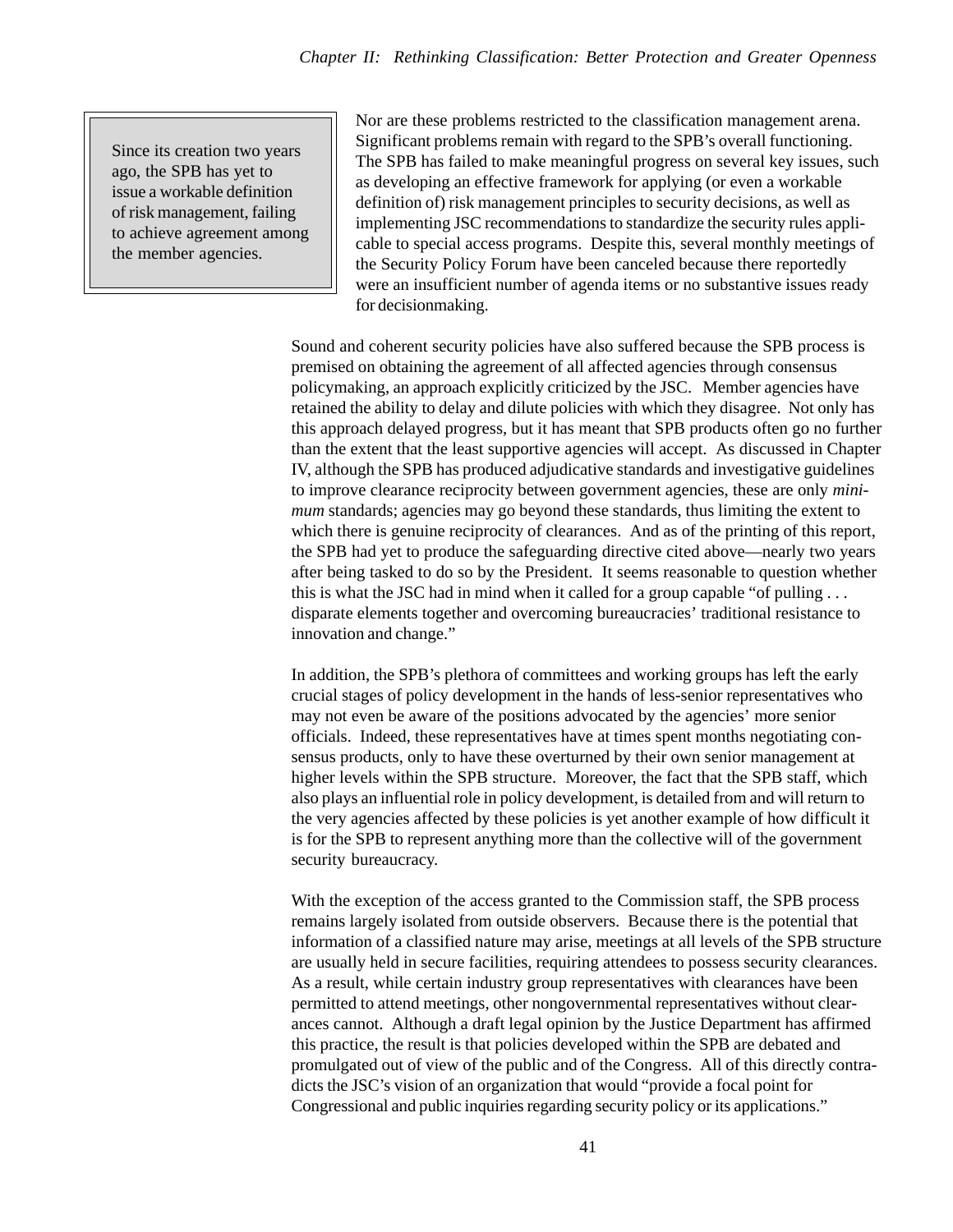Nor are the two entities that were designed explicitly to serve as venues for public input to the policymaking process actually doing so. In the same directive that established the SPB, the President (as the JSC recommended) created a five-member Security Policy Advisory Board to provide ongoing "non-governmental and public interest" input into the SPB process. More than two years later, however, only three positions have been filled, and there appears to be no active effort to fill the remaining two. Moreover, while these individuals carry impressive credentials, all come from government security and intelligence backgrounds. In addition, the Advisory Board deals only with issues referred to it by the SPB. Similarly, although an Information Security Policy Advisory Council (ISPAC) was created under Executive Order 12958 to "advise the President" on the policies contained in the Order, over a year and a half later none of the Council's seven seats have been filled, no meetings have been held, and none are expected for the foreseeable future.

#### **Oversight: The Critical Missing Link**

The SPB and the ISOO must also contend with overlapping mandates with respect to oversight. Although explicitly charged with oversight by Presidential Decision Directive 29, the SPB has devoted little or no time to such responsibilities. Yet even if it had done so, the value of such oversight would be questionable. Any such oversight would be conducted by the SPB staff, which lacks the resources to actively review agency practices and has little, if any, expertise on classification management issues. The unlikely prospect of the SPB staff aggressively reviewing the classification practices of their own agencies raises doubt about the independence and effectiveness of such oversight.

The potential consequences of the SPB's failure to pursue its oversight obligations, however, have been mitigated by the ISOO's continued activity in this area. As directed by Executive Order 12958, the ISOO continues to oversee agency classification practices. The ISOO has achieved some success, notwithstanding its limited resources and personnel and the fact that it has been shuffled among three different agencies in as many years.<sup>31</sup> Although questions have emerged concerning its ability to act independently of its new parent agency, the National Archives and Records Administration, the ISOO has remained independent of the agencies generating the bulk of classified information.

Nevertheless, Executive Branch oversight of classification practices has been and remains largely ineffective. In many respects, the ISOO has been reduced to a body that highlights ongoing agency practices rather than one that attempts to effect change in those practices. The height of the ISOO document reviews in the mid-1980s consisted of approximately one visit to each agency per year. The ISOO did not conduct a single on-site review of any agency's classified product for the two years between 1994 and late 1996.Moreover, despite its enhanced authority to oversee special access programs under Executive Order 12958, the ISOO has not yet done so. In addition, because

The ISOO has achieved some success in the face of limited resources and personnel and being shuffled among three different agencies in as many years. Still, the ISOO has been reduced to a body that highlights ongoing agency practices rather than one able to effect change in those practices.

the ISOO is limited to oversight of national security information, there is no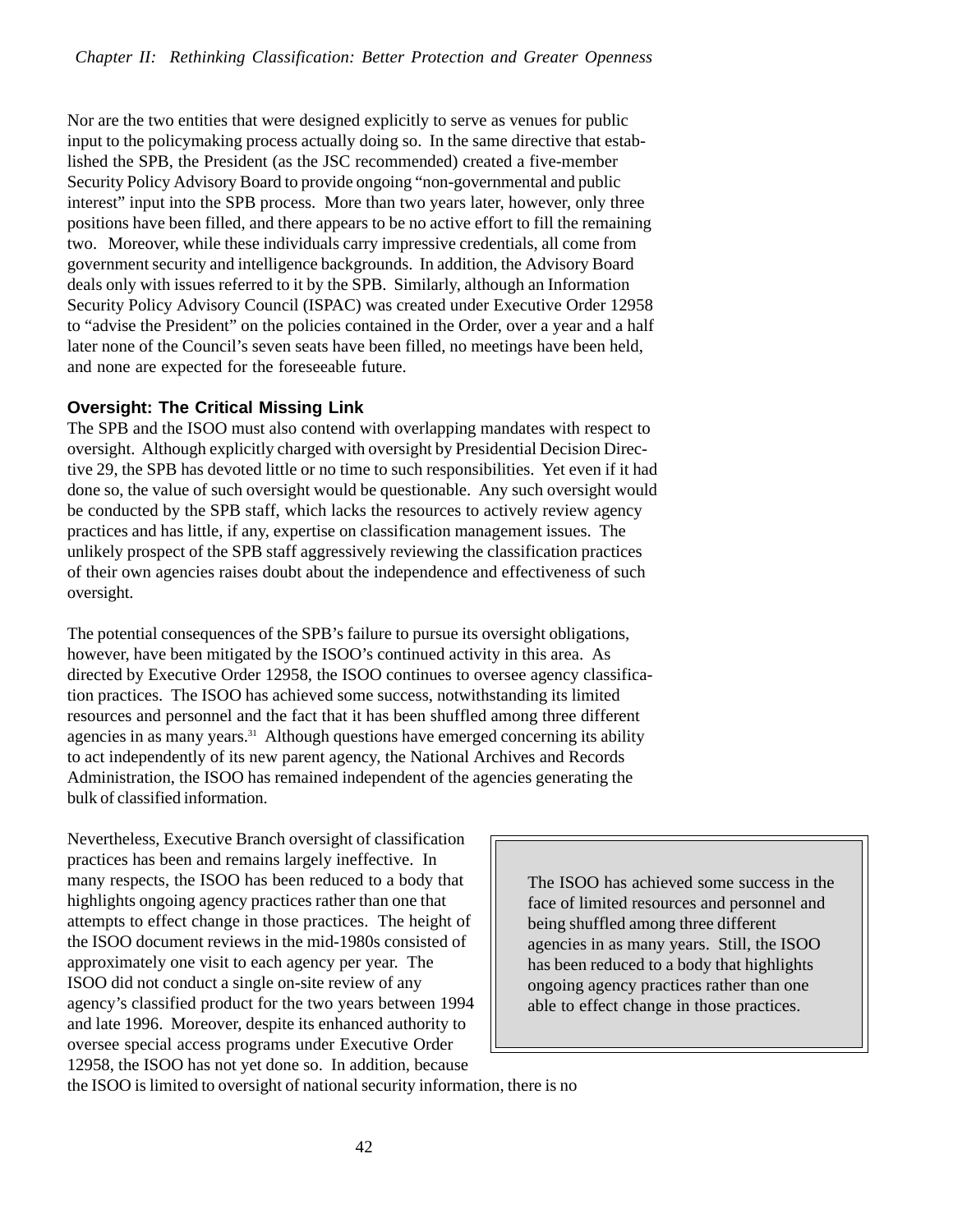independent oversight of the 80 to 90 percent of DoE classification activity involving Restricted Data and Formerly Restricted Data under the Atomic Energy Act.

Given all of the above, it is not surprising that the ISOO's own Director has characterized its work as "overseeing agency oversight."32 Yet the absence of more aggressive oversight by the ISOO may simply be an acknowledgment of its inability to enforce agency compliance with established rules. Although the ISOO has always possessed the authority to report on improper classification, acting on those reports remains the prerogative of the agencies themselves. In fact, while the ISOO often has been able to resolve disagreements by working with agencies, only once has it issued a formal report on abuse of classification to an agency.

Instead, the ISOO has directed much of its effort to describing agency classification practices in its annual report. This report has evolved significantly in recent years to include an array of statistical data on classification and declassification activity and, as of 1995, the costs associated with classification. Yet even this report, which is the ISOO's primary oversight tool, is widely considered within agencies to be more of an externally-imposed requirement than a helpful internal management tool—a point that has been confirmed by the ISOO Director himself. In addition, several agencies admit to doing little to ensure the accuracy of the data they report, further calling into question the value of these annual reports in their present form.

#### **A New Approach to Policy Development and Oversight**

Clearly, there needs to be a resolution of the respective roles of the SPB and the ISOO, as well as a strengthening of both policymaking and oversight functions in the classification management arena. Failure to do so risks compromising the quality of the policies themselves and their implementation at a time when institutionalizing sound information management policies is critical to the long-term credibility and success of the system for protecting the nation's secrets.

There are certain prerequisites if policymaking and oversight in this area are to succeed. With respect to policymaking, any specific rules promulgated by the Executive Branch need to comply with the key principles of the statute and must not be solely the product of the implementing agencies. While agencies should be allowed to contribute to the development of these rules, final authority must reside elsewhere, in a forwardthinking body of innovative members engaged in continual reassessment of the appropriateness and effectiveness of these policies. Recognizing the critical role of staff in such an organization, this body would benefit immeasurably from a permanent staff with the necessary expertise and independence from affected agencies.

The policymaking process must also become more open. Only on the rarest of occasions when classified information must be discussed should representatives of outside organizations be prohibited from attending. In addition, the President should work to fill the remaining positions on the Security Policy Advisory Board with individuals who would bring the "non-governmental and public interest perspective" that the President intended the Advisory Board to provide. Likewise, the President should promptly appoint the Information Security Policy Advisory Council so that it may begin to advise the President on Executive Order 12958.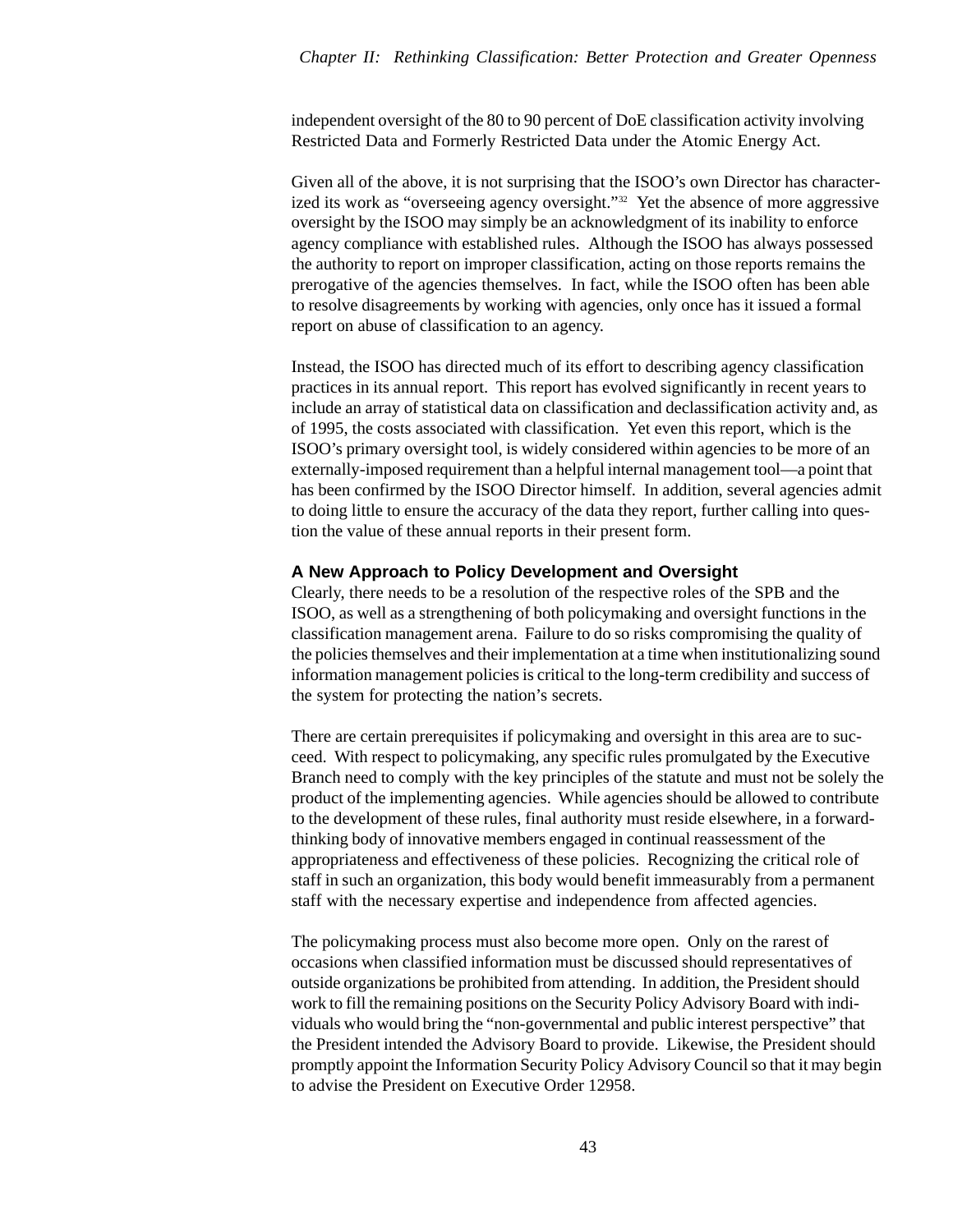Oversight should be the responsibility of a strong and active organization, independent of the agencies that classify, perhaps modeled after agency inspectors general offices. To be truly effective, such an organization should also possess the means to compel agency compliance with established policies. One possibility would be to empower it with some form of limited budgetary authority—such as the review and certification of agencies' expenditures for classification and declassification activities before they are submitted to the Office of Management and Budget (OMB). A greater willingness on the part of both the National Security Council and OMB officials to question the classification of the documents they receive could provide an additional incentive for senior agency officials to address classification matters more seriously. Equally critical is that such a body have adequate resources, whether through a budget line item or the reallocation of resources from the principal classifying agencies.

The Commission believes that classification and declassification policy and oversight should not be viewed solely as security matters. Instead, they should be viewed primarily as information management issues which require personnel with subject matter and records management expertise. In addition, classification and declassification are unique in that, unlike many security issues, they profoundly affect numerous individuals and organizations outside the Government.

Under the statutory approach recommended in Chapter I, the President would retain the authority to establish policymaking and oversight mechanisms to fulfill the basic principles of the legislation. Therefore, the Commission envisions that this recommendation could be achieved by an executive order modifying either Executive Order 12958 (which sets out the responsibilities of the ISOO) or Presidential Decision Directive 29 (which sets out the responsibilities of the SPB), or both.

#### **Recommendation**

**The Commission recommends that responsibility for classification and declassification policy development and oversight be assigned to a single Executive Branch body, designated by the President and independent of the agencies that classify. This entity should have sufficient resources and be empowered to carry out oversight of agency practices and to develop policy. Based on its oversight findings, this body would then make recommendations for policy and implementation of classification and declassification issues directly to the National Security Council. The Security Policy Board would have an opportunity to comment on these policy recommendations through the NSC process.**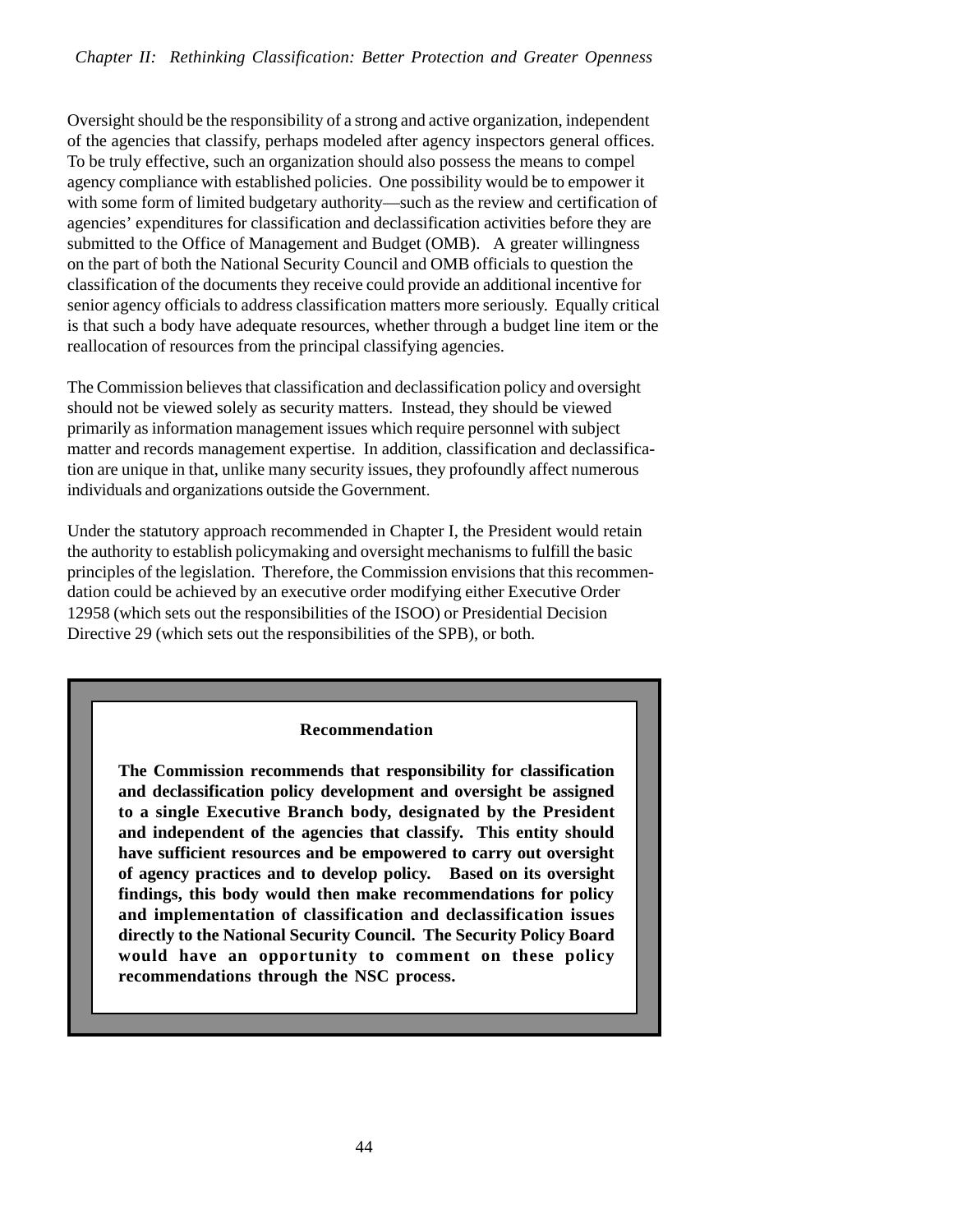## **Strengthening Implementation and Oversight Within Agencies**

Beyond restructuring the incentives for individual classifiers, as suggested above, oversight within agencies can be enhanced through periodic audits and reviews by agencies of their own classified product. However, executive orders have long failed to distinguish clearly between oversight and review of classification management practices and oversight of security practices generally. Those that do occur still focus more on the *safeguarding* of already classified information than on whether the information was properly classified in the first place or whether classification is still warranted at later stages of a document's life cycle.<sup>33</sup> The past decade has seen a steady decline in even these limited inspections.

Agencies are now required by Executive Order 12958 to institute ongoing self-inspection programs, including the periodic review and assessment of their classified product. Under the Order's implementing directive, however, such reviews are only one of several options that agencies "may include" in their program.Many agencies still fail to devote sufficient resources and personnel to reviewing their own practices and classified product. In contrast, the recently developed Information Management Audit and Improvement Program at the CIA serves as a model for how to implement an oversight program. Following audits to evaluate compliance with classification and records management policies, auditors intend to work with staff in a non-punitive manner to improve compliance. Citing the "many benefits" they provide, the ISOO has pointed out that "document reviews highlight an individual agency's performance in classifying and marking documents and suggest areas in need of improvement."34

Each agency with the authority to classify would benefit from an established program, subject to minimum Executive Branch standards, for regular evaluations of its classification and declassification decisions, including the review of representative samples of agency classified materials. Such evaluation programs would help foster a nonpunitive approach to improving the quality of classification decisions. Improved agency evaluations, which could be implemented by an agency ombudsman (as suggested in Chapter III), could serve as the basis for outside review of an agency's classification program. In addition, a greater willingness on the part of agency executive secretaries to question the classification assignments of the documents they receive could provide an additional incentive for personnel throughout those agencies to classify properly.

# **Conclusion**

As in the past, the ability of the United States to defend its national security interests in the future will depend, in part, on its ability to maintain the confidentiality of certain information. The ability of the public to obtain information about the activities and operations of its government will depend, in part, on limiting that secrecy to only those activities that truly require it. Paradoxically, today's secrecy system fails to meet either of these goals effectively.

To improve existing practices, senior officials across all the agencies that classify must exert greater leadership and make it clear to subordinates that reducing secrecy, consistent with national security concerns, is a priority. Policies that either implicitly or explicitly encourage classification without much thought to the consequences of that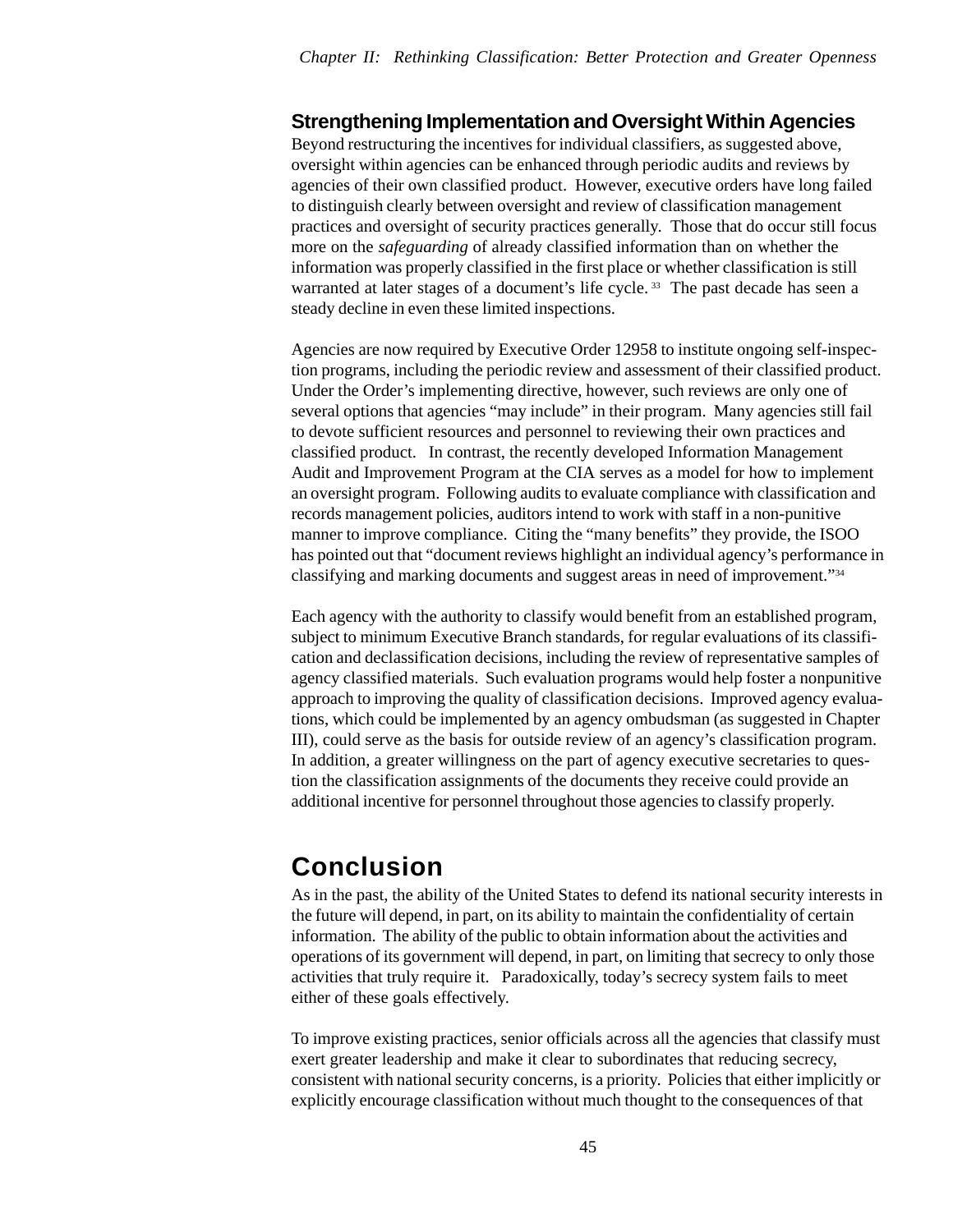decision must give way to those that encourage a more balanced consideration of the need for secrecy. Those who classify must be instructed and then evaluated on how they approach their classification responsibilities. Classifiers must be aware that classification means that resources will be spent throughout the information's life cycle to protect, distribute, and limit access to information that would be unnecessary if the information were not classified. The tools designed to assist those classifiers, including classification guides, must be readily available and reflect current national security realities. Underlying all these reforms is the need for a more stable and consistent classification regime, which over fifty years of Executive Branch regulation has been unable to provide.

The age-old struggle to find the proper equilibrium between the need for secrecy in certain instances and the need for open government will by no means end with this Commission. Still, the proposals set out above have the potential to reorient the secrecy system to reflect the fact that reducing secrecy and protecting core national secrets are not exclusive of, but instead dependent upon, one another.

<sup>2</sup> *New York Times Co. v. United States*, 403 U.S. 713, 729 (1971) (concurring opinion). <sup>3</sup> Peter Hernon, "Information Life Cycle: Its Place in the Management of U.S. Government Information Resources," *Government Information Quarterly* 11, no. 2 (1994): 147, quoting General Services Administration, Information Resources Management Service, *Applying Technology to Record Systems: A Media Guideline* (Washington, D.C.: May 1993), 45. 4 National Archives and Records Administration, *Draft "Requirements for Electronic Recordkeeping in the Office Environment* (College Park: National Archives and Records Administration, 1996), 4.

5 Joint Security Commission, *Redefining Security* (Washington, D.C.: 1994), 5.

<sup>6</sup> Commission on the Roles and Capabilities of the United States Intelligence Community, *Preparing for the 21st Century: An Appraisal of U.S. Intelligence* (Washington, D.C.: Government Printing Office, 1995), 88.

7 National Academy of Sciences Panel on DoE Declassification Policy and Practice, Committee on International Security and Arms Control, *Review of the Department of Energy's Response to the Recommendations in the National Research Council Study of DoE Declassification Policy and Practice* (Washington, D.C.: National Academy of Sciences, July 1996), 15-21.

8 Meridian Corporation, *Classification Policy Study* (Washington, D.C.: Department of Energy, 4 July 1992), 56; National Research Council, *A Review of the Department of Energy Classification Policy and Practice* (Washington, D.C.: National Academy Press, 1995), 90; Department of

<sup>&</sup>lt;sup>1</sup> The President has designated the following 29 officials (including himself) as having the authority to classify originally: Vice President, Chief of Staff to the President, Director of OMB, National Security Advisor, Director of the Office of National Drug Control Policy, Chairman of the President's Foreign Intelligence Advisory Board; Secretaries of State, Treasury, Defense, Army, Navy, Air Force, Energy, Commerce, and Transportation; Attorney General; Chairman of the Nuclear Regulatory Commission, Director of the Arms Control and Disarmament Agency, Director of Central Intelligence, Administrator of the National Aeronautics and Space Administration, Director of the Federal Emergency Management Agency, U.S. Trade Representative, Chairman of the Council of Economic Advisors, Director of the Office of Science and Technology Policy, Administrator of the Agency for International Development, Director of the U.S. Information Agency, President of the Export-Import Bank of the United States, and the President of Overseas Private Investment Corporation; and Information Security Oversight Office, *1995 Report to the President* (Washington, D.C.: Information Security Oversight Office, 1996), 16.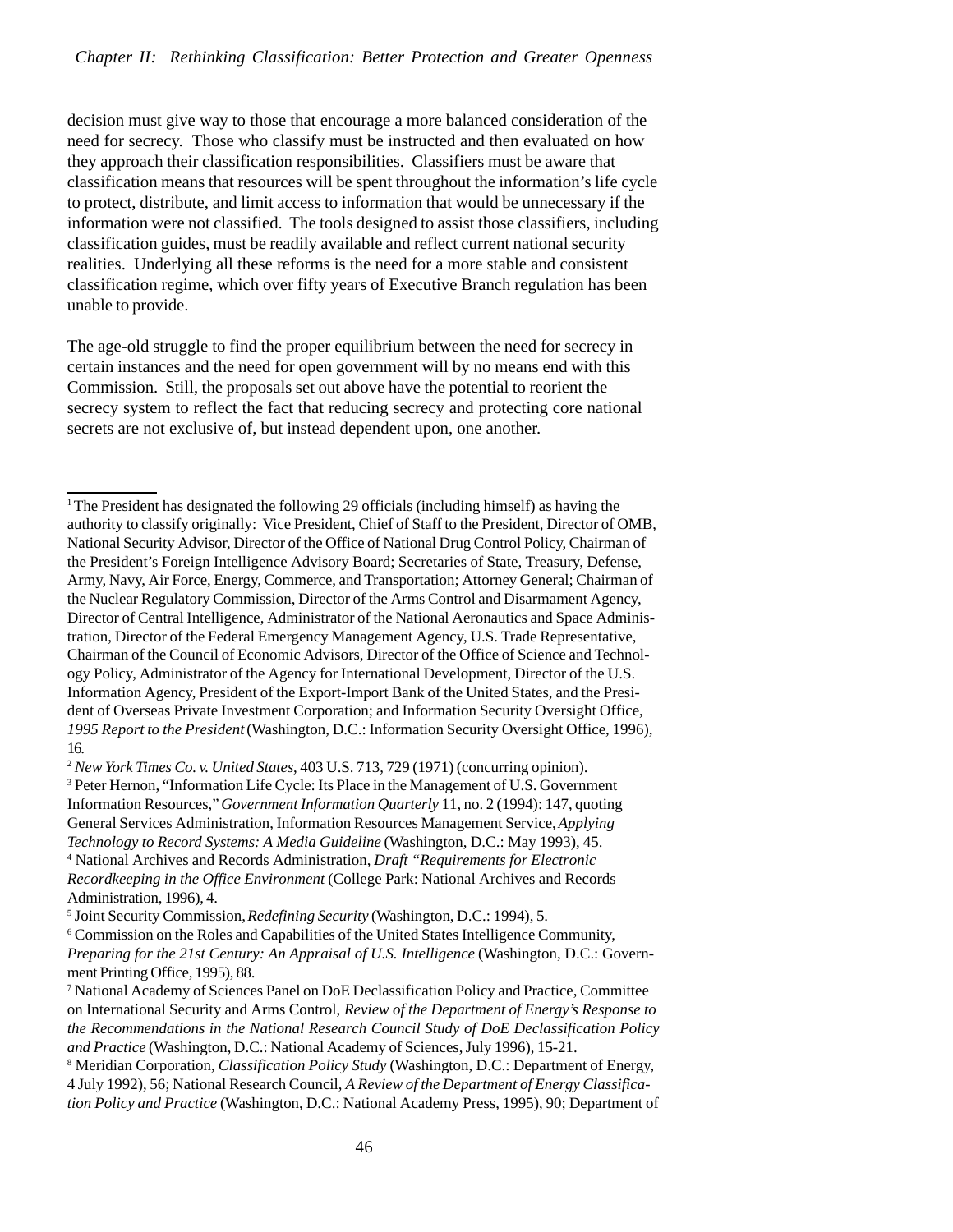#### *Chapter II: Rethinking Classification: Better Protection and Greater Openness*

Energy, *Openness...Creating a Legacy: Fundamental Classification Policy Review, Draft Report for Public Comment* (Washington, D.C.: Department of Energy, 2 February 1996), 22. In a 1996 follow-up to their 1995 report, the National Research Council explained that an additional problem with FRD is the difficulty of obtaining interagency agreement on which information is to be transclassified and declassified. According to the NRC, "relatively low-ranking staff members from other [non-DoE] agencies may be able to block proposed. . . actions for inappropriate reasons." (National Academy of Sciences Panel on DoE Declassification Policy and Practice, Committee on International Security and Arms Control, *Review of the Department of Energy's Response,* 9).

9 National Research Council, *A Review of the Department of Energy Classification Policy and Practices*, 48.

<sup>10</sup> Averages for years 1990-1995, as reported by the Information Security Oversight Office. <sup>11</sup> Among the first was the 1957 Commission on Government Security, which called for the outright abolition of the Confidential level (The Commission on Government Security, *Report of the Commission on Government Security* [Washington, D.C.: Government Printing Office, 1957], 176). Although it did not call for its abolition, the 1970 Seitz Task Force called the Confidential level "probably useless" as applied at the time to research and development (Defense Science Board, Task Force on Secrecy, *Report of the Defense Science Board: Task Force on Secrecy* [Washington, D.C.: Office of the Director of Defense Research and Engineering, 1 July 1970], 10). The initial draft of what would later become Executive Order 12958 also eliminated the Confidential level. However, it was retained out of concerns that (1) the military services, which use a great deal of Confidential information, would be forced to spend enormous sums of money replacing safes so that the information could be protected at the Secret level, and (2) doing so could jeopardize prior or pending prosecutions under the Espionage Act.

<sup>12</sup> The 1957 Commission on Government Security pointed out disagreement over how effectively the need-to-know principle was being implemented (Commission on Government Security, *Report of the Commission on Government Security,* 313). By 1984, ISOO found "widespread indifference" to the principle (Information Security Oversight Office, *Annual Report to the President for FY 1984* [Washington, D.C.: Information Security Oversight Office, 1985], 23). In 1994 the Joint Security Commission stated that the classification system "does not adequately enforce the 'need-to-know' principle" (Joint Security Commission, *Redefining Security,* 8).

<sup>13</sup> Controlled Access Program Oversight Committee (CAPOC), Community Management Staff official, interview by Commission staff, June 1996; Office of the Under Secretary of Defense for Policy Support officials, interview by Commission staff, June 1996.

<sup>14</sup> This Commission requested information from all thirteen Cabinet-level departments and 34 agencies thought most likely to generate sensitive unclassified information. Of the twelve departments and 32 agencies that responded, nine departments and 30 agencies stated that they generate such information.

<sup>15</sup> Office of the Assistant Deputy to the Under Secretary of Defense (Policy) for Policy Support officials, interview by Commission staff, 22 May 1996.

<sup>16</sup> A 1956 report commissioned by the Secretary of Defense recommended that DoD reduce the number of individuals with the authority to classify information as Top Secret (Department of Defense, Committee on Classified Information, *Report to the Secretary of Defense by the Committee on Classified Information* [Washington, D.C.: Department of Defense, 8 November 1956], 6). The 1985 Stilwell Commission report called for "further reductions" in the number of Original Classification Authorities at the Department of Defense (The Commission to Review DoD Security Policies and Practices, *Keeping the Nation's Secrets: A Report to the Secretary of Defense by the Commission to Review DoD Security Policies and Practices* [Washington, D.C.: Department of Defense, 1985], 49).

17 Information Security Oversight Office, *1995 Report to the President*, 11.

<sup>18</sup> Average for years 1990-1995, as reported by the Information Security Oversight Office.

<sup>19</sup> Information Security Oversight Office official, interview by Commission staff, June 1996.